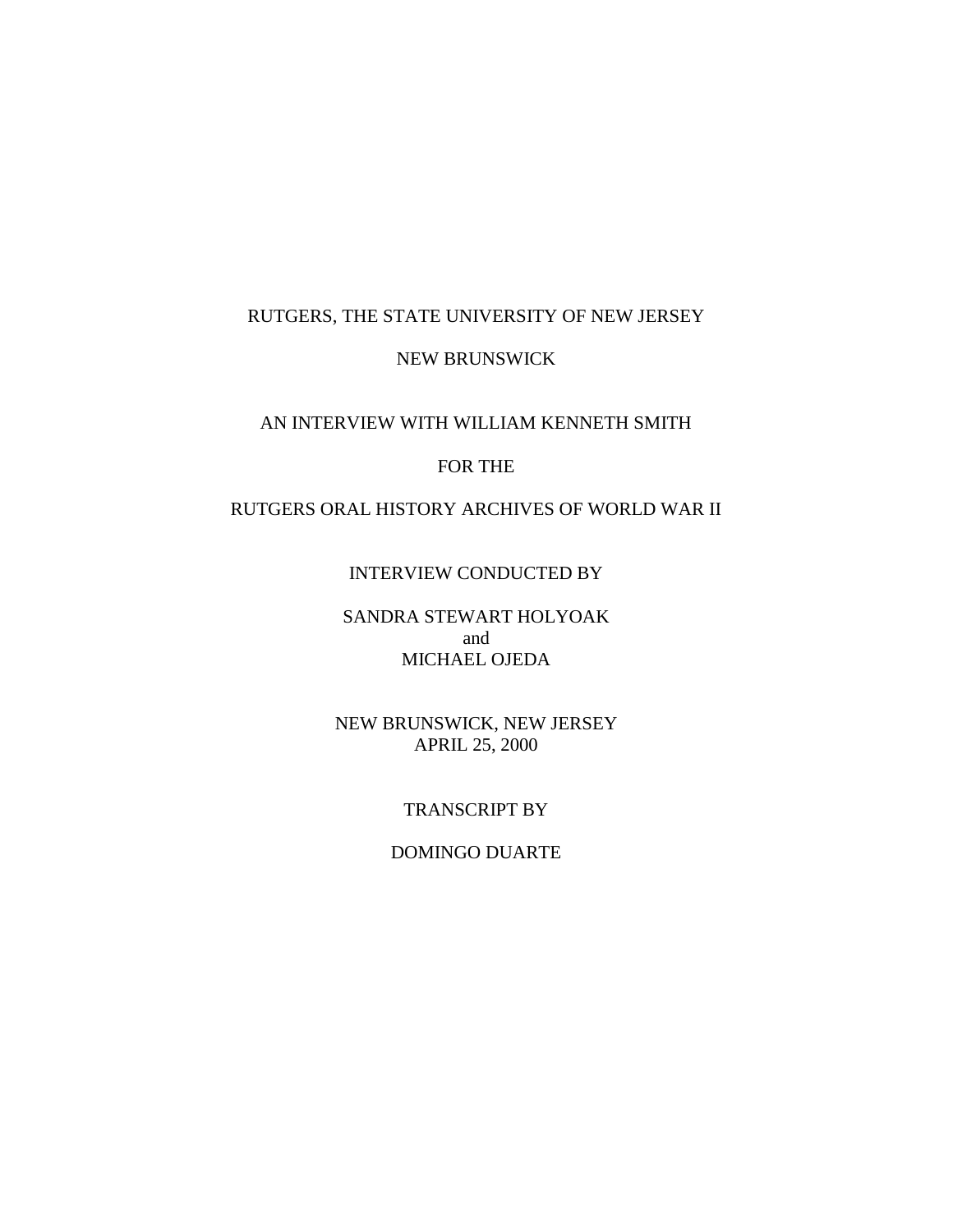Michael Ojeda: This begins an interview with Mr. Kenneth Smith. Could you state your name, please?

William Kenneth Smith: My name is William Kenneth Smith and, just for the purpose of the interview, I always use the middle name, so, it's Ken Smith, all right.

Sandra Stewart Holyoak: With Sandra Stewart Holyoak …

MO: … and Michael Ojeda at Bishop House on the New Brunswick Campus of Rutgers University on April 25, 2000. Mr. Smith, it is a pleasure to have you here. I would like to start by asking you a few questions about your parents, both of whom emigrated from Scotland.

KS: That's true, yes. Both my parents emigrated from Scotland, my mother from Dundee, Scotland, and my father from little higher up in the Highlands. They met in this country. My mother came in through Canada; my father came directly to the United States. They met in this country, married in this country and I don't know what else I can say. I was born in Newark, New Jersey, shortly after, I guess, in 1918 and I don't know what else I can say. My father worked for a newspaper, the *Newark Evening News,* and, … at one point, strangely enough, both my parents had worked for a newspaper in Scotland called the *Dundee Courier*, but they didn't know one another and that was it, I guess.

SH: Do you know what brought them to this country? Why did they emigrate to Canada and the United States?

KS: Oh, I'm sure the answer was pretty simple. [laughter] I think that the economy was so bad over there, at that time, [that] I think if you were looking for opportunities, you tended to leave. I'm not sure about my mother, because I'm not sure, well, she must have gotten here just before World War I, I would think, and I think the implications of the war probably had something to do with it, you know. ...

SH: Do you know what year your father came to this country?

KS: I really don't, no.

SH: Did any other members of either family emigrate?

KS: Yes, my father had a brother, George, who settled someplace in the Midwest. My mother had a brother in Canada. Later, her younger brother came over and, in fact, lived with us for a while, until, after a few years, he got married and, you know, set up his own house and everything and, well, that was about it. … Oh, and I had an aunt who came over, my father's sister, who had been over here, but was married and her husband later died. She later went back to Scotland to take care of my grandfather.

MO: Do you know anything about how they met?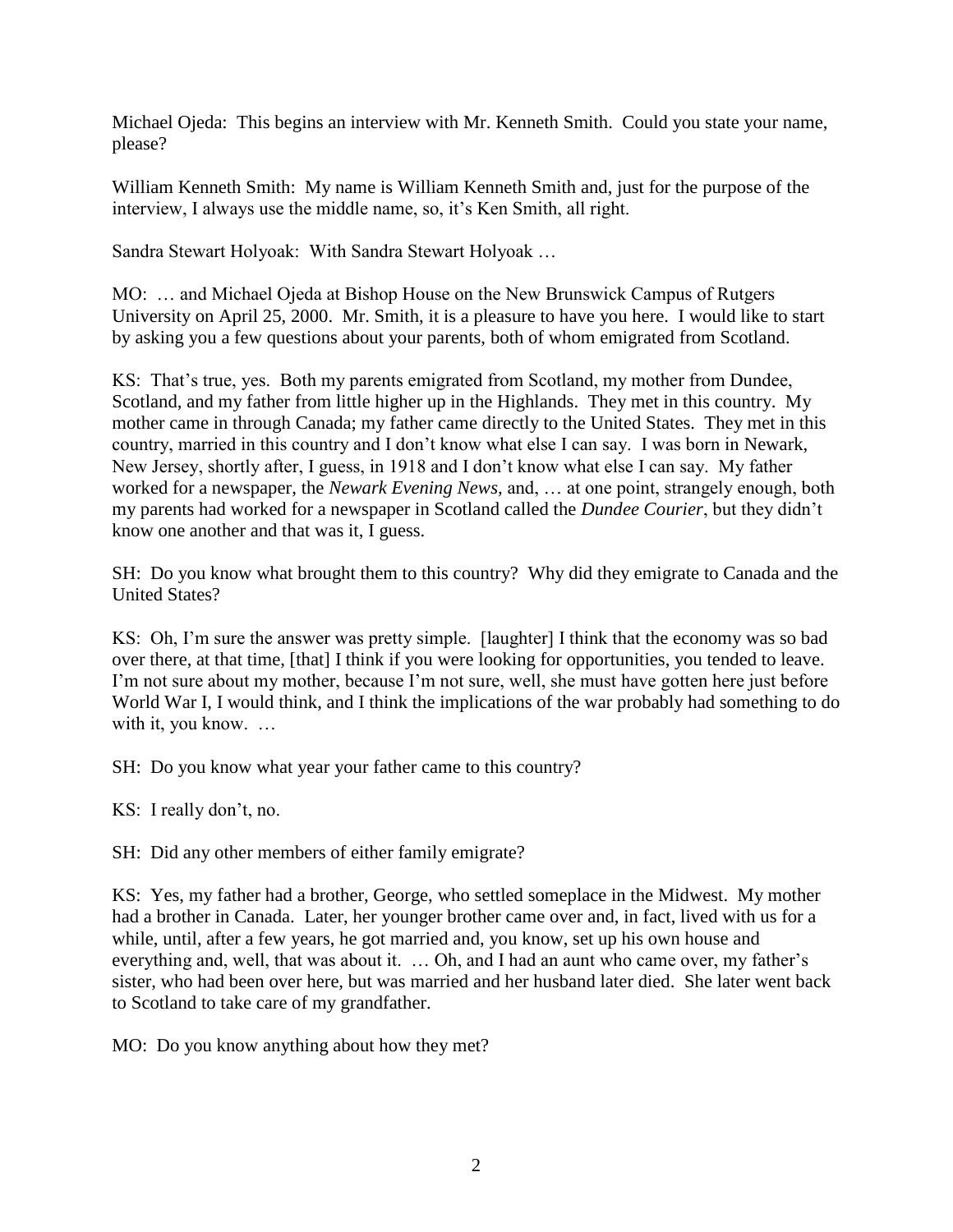KS: Well, in those days, even today, I think, it was not uncommon for people coming into … the New York area to settle in either Kearny or Arlington and I'm sure it was loaded with people from Scotland and Ireland and I'm sure, through some social event, they probably met there. I don't know.

MO: They settled in Newark.

KS: Yes, yes, they did. First, they rented a house, I think, in Newark, … an apartment, I guess. I was born in Newark Presbyterian Hospital. A few years later, they built a house on Pomona Avenue in Newark; they built their own house there. … It was very rural then, believe it or not, in Newark. In fact, … the streets were not paved. We didn't have a telephone. In fact, when my parents wanted to visit with neighbors who lived on Chancellor Avenue, about, oh, I'd say the equivalent of four to five blocks away, they had a signal system. They would hang towels on the clothesline and they would decide, by how they arranged it, which house they were going to go to, to play cards, and I met my best friend. Well, my folks had bought the property through to the next street and they sold off the piece of property to this family, the (Beattys?), and the young boy, … we became very close friends, … but we really met because the streets weren't paved and we were in the street, digging a hole, because we hoped to catch the vegetable man with his horse and wagon. That was our plan of attack, [laughter] that was how we met.

SH: Did your mother come here and work for the newspaper as a single, young woman?

KS: No, no, I confused you on that. She and my father had both worked for a paper in Scotland called the *Dundee Courier*.

SH: Okay. I assumed that your mother also worked here.

KS: As far as I know, … I believe that she came over and that's how she got here, … she became a governess for some family in Canada, but … I think that family had arranged for her to be here, yes.

SH: Okay, I jumped the gun. Where did you go to school?

KS: Well, I went to Peshine Avenue School in Newark and, later, I went to Maple Avenue School, after they built it, because the neighborhood where my family had built the house, they were just breaking up the Goldsmith Farms and, actually, the people that bought on the street behind us, which was Goldsmith Avenue, most of those houses over there had pear trees in the backyard. So, that was about it. So, as that population grew, in that section of Newark, we abutted Hillside, New Jersey, if you know the area, and it became necessary to build another school, so, they built Maple Avenue School and I started there. Then, … we went to Scotland for my grandparents' fiftieth wedding anniversary and I'd gone there as an infant; I think I was the first boy grandchild. … I don't remember that, [laughter] but, the next time we went, I was about eight and, through a bunch of circumstances, I got whooping cough and my brother got it from me and he fell and broke a leg. It ended up, we stayed in Scotland for just about a year. Of course, my father had to come back. We'd planned to go for three months. … So, I went to school. I went to Dundee High School; … well, they called it a high school, but it was like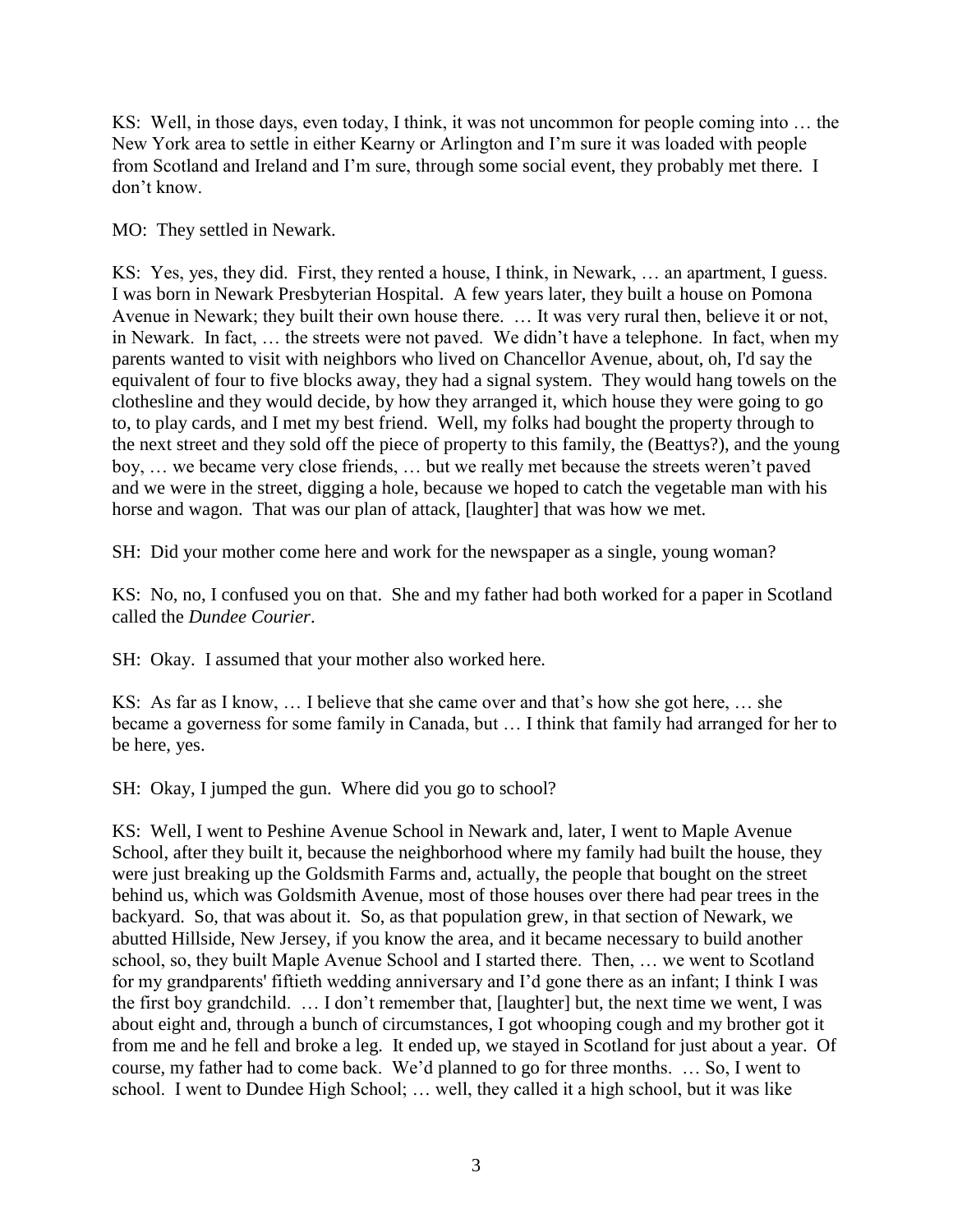elementary school. I was in the first forum and that was an interesting experience. For one thing, I remember going home to my mother, because my father had left, and saying to her, "You know, the kids over here are pretty dumb," and she said, "What's the trouble?" I said, "Almost every day, they ask me what my name is and where I came from." Of course, they were trying to hear me speak, you know, [laughter] and, when I got back to this country, the opposite had happened. I'd picked up the Scottish (*bern*?). I got over here, then, all the kids wanted to hear me talk, you know. [laughter] So, then, we went once again, when I was twelve, we went back for my other … grandparents' fiftieth wedding anniversary, but that time, we just stayed for [a short time].

SH: What was it like to travel to Scotland at that time?

KS: Oh, it was thrilling. I mean, you know, you went by steamer. … Depending on the steamer that you were on, … the fastest was probably seven to eight days, [the] norm seemed to be about ten days and it was a lot of fun and [I] enjoyed it.

SH: What did you do on the ship? What would a mother do with an eight-year-old and a twelve-year-old on a ship?

KS: Well, I tell you what she did one time and we didn't do it again. [laughter] … They used to have different classes; there was first class, second class and steerage. Later, they sort of combined second and they called it tourist class, but she went, one time, first class, and that was it. We went that way; we didn't come back that way. [laughter] … You had to dress up too much. It was too much work … for her. So, that was that, but, other than that, it was fun. When I went over … [when] I was twelve, even when I was eight, I liked to play deck tennis. I don't know if you know what it is, but you take a thing like a … quoit, a piece of rope that's wrapped around in a circle, and you toss it back and forth over this net and I got to be pretty good at it. So, when I was twelve, they had a contest and I entered and I got teamed up with a fellow who was about twenty-eight. He was totally disgusted because I was his partner. Well, I was better than he was. … We won the trophy. [laughter] …

SH: When you traveled to Scotland, did you travel with your parents' siblings or was it only your family that went?

KS: It was just my family that went. One time, I guess, when we went … when I was eight, I guess it was, we went with some other friends that went with us, but not related to my family at all, … but it made it nice, because there were a couple of younger children in their group. I think there were about twelve or fourteen of us that went that time. So, that was … very interesting.

SH: Did you take any pictures?

KS: Yes, but I don't think I have [them] anymore. We took a lot of pictures. When I was twelve, … shortly before we went, I had become a Boy Scout and I took my uniform with me and, in a park, one day, I met another little boy playing soccer and he was a Boy Scout. … I used to go with him to their meetings and went camping with them, which was a little different than the way we camped over here. They had a two-wheel cart, a big thing like this, that could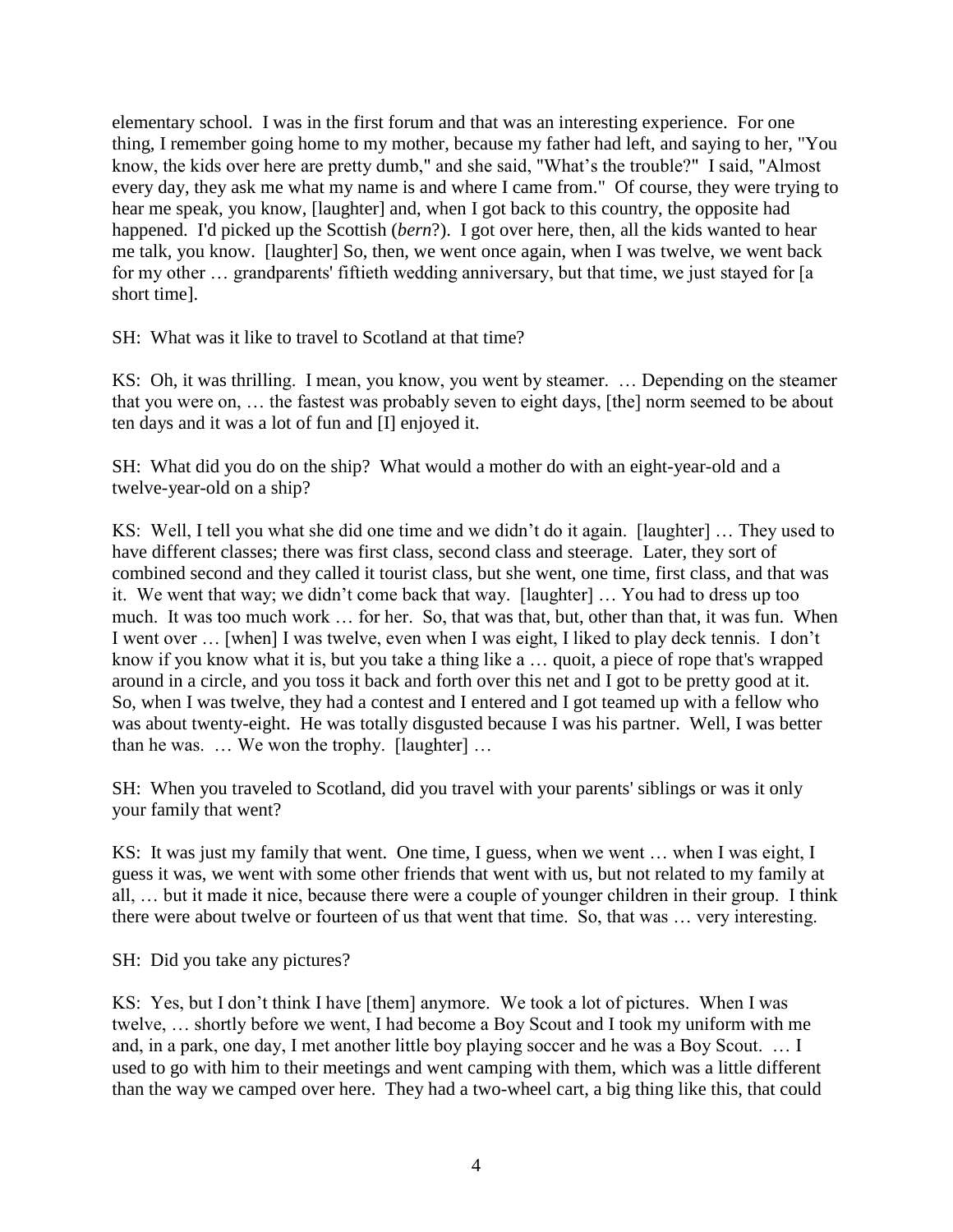hold all your tents, all your equipment, and then, they had ropes that went off the hubs and a bunch of guys got in front on either side pulling the ropes and the two Scoutmasters held the, whatever you called the piece, the wood in the front there, and then, the smaller ones, including me, we hung on. We were on the back, supposedly pushing. Half the time, I think we were being pulled along, but it was great fun and we went and they'd arranged to rent some property from a blacksmith, actually, and we went and camped there for a week or two and that was good, except the farmer had forgotten [that] he was supposed to get hay to put in these ... burlap bags we were going to use to sleep on. … There was a big (stronghold?) across the way, so, I went across and cut down the ferns to bring over, which turned out to be a pretty bad idea, because they were too damp later on. [laughter] Well, anyway, I got back over the fence [and] the blacksmith says, "You shouldn't have done that." He said it was some earl's property or something. He said, "The gamekeeper doesn't appreciate you doing that. You're likely to get shot." [laughter] …

SH: What other differences did you notice between Scotland and the United States as a young boy at that time?

KS: … Yes, it made a big difference. My grandfather had a pretty good job. I don't know just what he was called, but he was some sort of an engineer … at this factory where they produced jute, which they frequently used on the back of rugs and things like that, you know. … When they got married, they moved in an apartment and they lived there for their entire lives, you know, and it was a stone building. I guess, … over here, you'd call it, like, an apartment house. … The equivalent of six families could live in this three-story building. The apartments were rather large. The walls were made out of some sort of, like, a sandstone or something. … The walls were probably about this thick and the ... building ran right up to the sidewalk and, when you got off, there was, they called it a close, it was a tunnel. You walked through the tunnel to get to the backyard, and then, at the backyard, … just a couple of steps in the open, and then, there was, it's made out of the same stone, this big, circular staircase that went up to each floor level. My grandparents happened to live on the third floor. … They had some limited electricity, but … most of the lighting was done with gas light, with mantles. The heating was all fireplace. The man came once a week with a bag of coal and I never knew how he did it. … I'm sure it weighed a hundred pounds and he'd carry that thing up to the third floor and they'd had a big bin, like, there were a couple big ones that were here, he'd fill it in this bin and alongside that was the kitchen sink and, yes, there was running water there. Then, they had a little two-burner gas stove, but a good part of the cooking was done, it was a big fireplace, … on the right-hand side of the fireplace. They had a capability of making bread there, too, if they wanted to. … I thought they ate nothing but stew [laughter] and that was really because of, frankly, the price of meat, you know, and other things were rather expensive. My mother thought we should have fruit, so, she went out and bought, I forget, something ridiculous, like six oranges. Well, that was like the height of being extravagant, you know, [laughter] but they had to import it all, … usually came from Spain, I understand. So, those were things that struck me as being different. I remember, when I went to Dundee High School, you had a choice; … you either had to wear kilts, which was part of, like, a uniform, or you can wear a blue sort of suit with pants. Well, I was already at the point where I was wearing long pants. Well, the pants were shorts, you know, and high stockings and the jacket was blue, it was trimmed all around with this gold braid and they had their insignia on the pocket, you know. Well, that was a little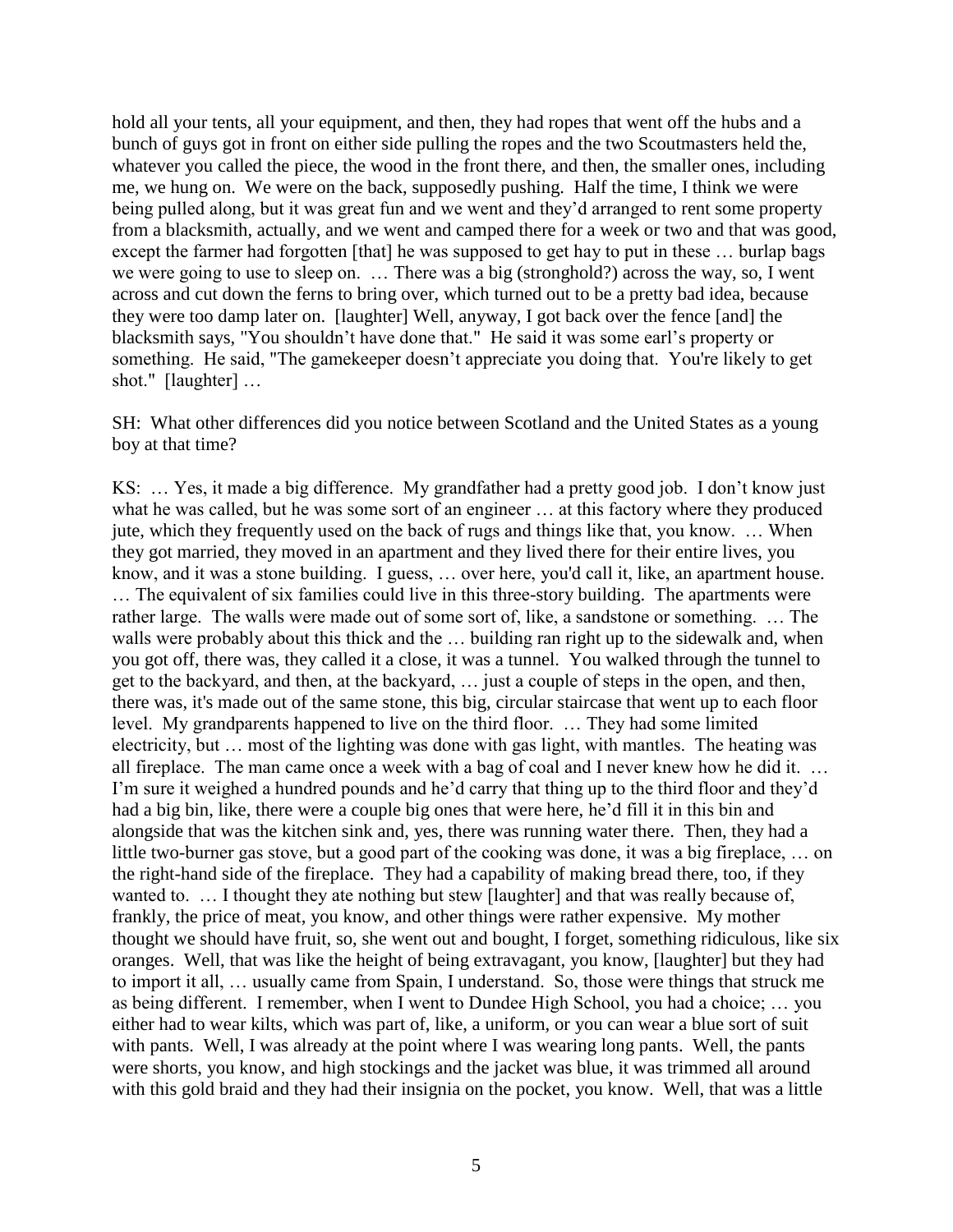different. I was used to wearing a uniform to school, but it was interesting and I wanted kilts. So, I had three maiden aunts and my mother and we went shopping in a department store one day and this friend of the family's over there, who had taken me to school, that was taking me for the first day, and his family was … quite affluent, … I had said to him, "Jeez, I'd like to have kilts like you have, you know." He said, "There's nothing to it. When you get in the store, tell them you want the kilts and, if they don't give it to you, lay on the floor and kick your heels and bang your head." He said, "That's what I do." [laughter] So, I thought the appropriate time had come. My mother was off with one of my aunts in another part of the store and I was there with this one aunt who I sort of liked. I was getting along good with her and I said, "This is it," down I went on the floor. Well, my mother came back, "Oh." [laughter] That was the end of the kilts, … but, then, they wanted a picture, which I still might have someplace, I forget, … a picture of myself in kilts.

## SH: You did get one.

KS: Yes, but they made me wear my cousin's kilt and she was a girl. [laughter] That was not very popular, you know, … but I think those are some of the things that were different. My other grandfather, … I don't know what they called him, but he was like the superintendent of the waterworks for the town of Dundee, which was a pretty good-sized town, and so, he lived in a very nice home. It was surrounded by this high wall. They had room for a garden and they had chickens in the backyard and it was just a great, big water reserve, like a lake or something, and that was interesting to me, because I was not acquainted with chickens and my grandmother asked me to go out and bring in the eggs one day. So, I went out and brought in the eggs, but, of course, I also brought in the china eggs [laughter] used to encourage the chickens. So, those things were different for me, a different type of experience, you know. My one uncle over there; well, gasoline, which it is today, was quite expensive. Cars were very expensive. You didn't see too many and my one uncle … had a motorcycle with a sidecar and my two cousins, older cousins, each had motorcycles. So, when they traveled, that's what they did. … They all got on their motorcycles and traveled, because it was much cheaper and you got much better gas mileage.

SH: Did you do any traveling outside of the Dundee area?

KS: Yes. … We never got to France. We'd hoped, we'd planned it, but it didn't work out; I don't know why. Yes, we went down to London, did a lot of sightseeing down there, saw the Tower of London and went to Holyrood Castle [in Edinburgh] and Windsor Castle and, I forget, obviously, saw Buckingham [Palace] and it was a nice way to do it. They had a coastal steamer that was called, I forget, DP&O, Dundee, Perth and London I think was what it stood for, and it sailed out of Dundee and they had staterooms onboard and that's what we did. We traveled on the boat and we went down to London. It parked right in the best part of town, as far as getting to see things, and you lived on the boat while you were there. So, it was … very interesting. I did see the then Queen Mother when we were going to the Tower of London. She happened to pull by in her Rolls Royce, so, we were about this far [away]. So, that was a thrill, for me. One of the most interesting places I found, when we went down to England, was Stoke Poges Church [St. Giles in Buckinghamshire]. I don't know if you happened to get there. Well, it's the church where [Thomas] Gray wrote his elegy, "[Elegy] in a Country Churchyard," and the tombstones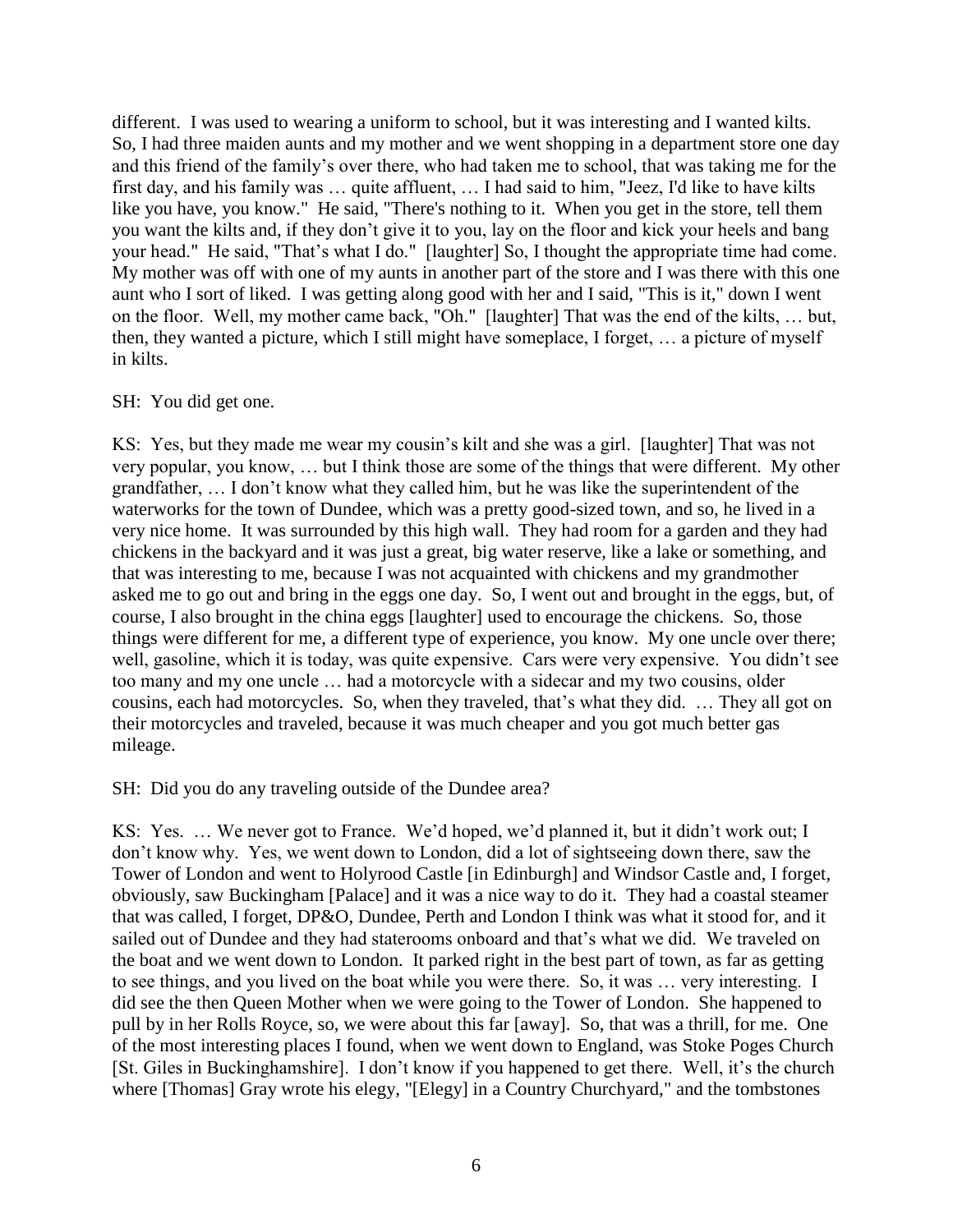were just the most unusual. It was a small church; like, if a child died, … his tombstone would represent his toys. It might be something that looked like a train, or I don't know what they had in those [days], whatever they were, and they were just the most unusual things and a beautiful setting, very peaceful setting, and the doors and some of the other parts of the church were made from parts of the Spanish Armada, which the English had defeated not too much before, and one of the pews, … which, of course, was impressive to me, was the pew of the William Penn family, who, of course, founded Pennsylvania, ... but it was just a unique church. It was really interesting. As a historian, you would have loved it.

SH: After living in Scotland for a year, were you able to tell your friends about what you had seen when you came back? Was it something that they could comprehend?

KS: I think, yes, my one friend, I could and a little bit in school. They asked me to say a few words about what I'd seen and all that sort of thing, you know. Yes, they did. They insulted me, though, because, when they had a play in school, they wanted me to play an English lord and I was highly insulted [laughter] and I didn't do it, either.

SH: You talked about getting a kilt. Which clan?

KS: If I belonged, which I think my uncle was the last one to bear the name, it would be (McPherson?), and, on my mother's side, which is also on my mother's side, … they were Gowans. … As often happens, it was really, like, a subdivision of the McPhersons, but the McPhersons were not as big a clan as the Stuarts. [laughter] … The Smiths, I have no recollection of that; the only thing I could ever find out about that was this chap who claimed that, if the name was Smith, you know, you were one of two things, you were either a goldsmith, a silversmith, three things, or, in history, if you went back far enough, the most important person in the clan was the armorer. So, if the guy was a blacksmith and if he was the one that made the armor, the swords, whatever they used as tools, … and because my father's family came more from the Highland area, they felt that, if anything, somebody in the family, someplace, was probably an armorer or a blacksmith. So, I don't know whether that's true or not. You probably know more than I do. [laughter] That's what he told me.

SH: How much younger was your younger brother?

KS: He was about six years younger, yes.

SH: He was not very old on that first trip.

KS: No, that's … how he fell. He … actually fell in the kitchen. I think he was … about three, I guess. Yes, he wasn't very big. … I had an interesting experience with him, coming home. The captain of the ship, I can't think of the name of it, I think it was the *California* … [or] the *Cameronia*. … He was the youngest passenger on the boat and the captain took a great liking to him and, at one point, my brother was missing and they couldn't find him, you know, and the captain, finally, decided maybe he fell overboard and, in truth, turned the ship around to try and find him, which … would have been impossible by the time we got turned around, you know, but we found him missing pretty soon. What had happened was, coming up from the lower parts of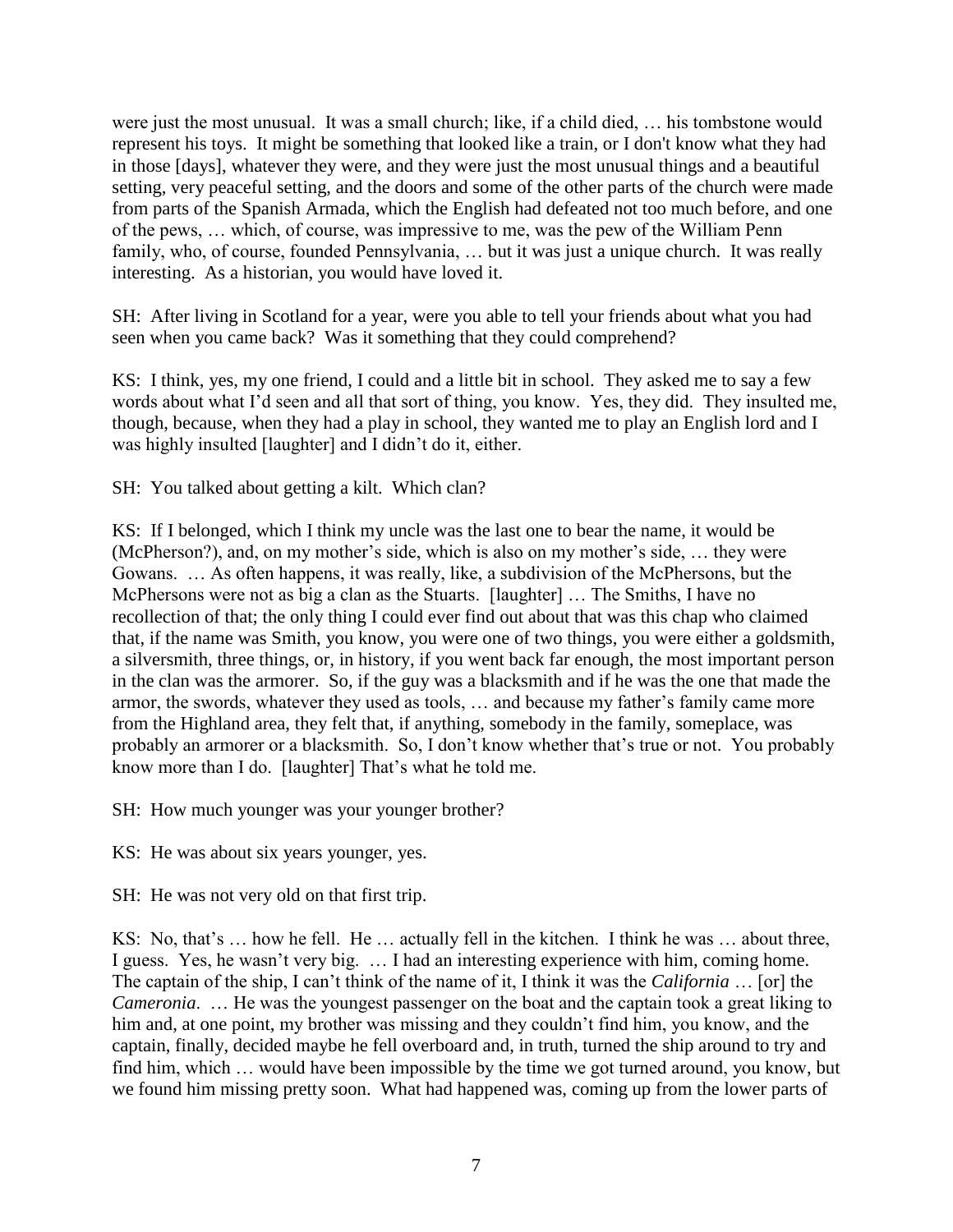the ship, when they were … going to serve food, I guess the kitchen or something was down there, they had these big steel, iron doors. Well, when they were serving, the doors were open. When they weren't, they were closed. Well, he got inside there, so, he roamed all around. He'd been down in the kitchen, in the engine room, everything else, you know. [laughter]

SH: As only a little boy can do.

KS: That's right. [laughter]

SH: When you returned to this country, did you have to be reexamined or did they just let you continue on in your grade?

KS: They didn't give me credit. … Actually, I lost a year. I lost that year. Then, I skipped a year. So, it ended up, like, when I got out of high school, I graduated in January. Then, when I wanted to come to college, I had to wait until the following September.

SH: When you were in high school, what were your hobbies? You said that you were in the Boy Scouts. Were you involved in other things, the church or anything like that?

KS: In the church, I was active and, you know, Sunday school, Young Men's Society, that sort of thing, very active, for quite a few years, with my best friend. We were very active in the YMCA, … which was great, when you think of how different things are today. … Where we lived in Newark, we could get a bus, because the YMCA was in the center of Newark, … for a nickel a ride, took you almost twenty minutes to a half-hour to get downtown, and you could … go down by yourself and go to the Y, roam around the stores. Our favorite was running through the five-and-tens and looking at things, you know, but, today, I don't think you would conceive, maybe, of doing that with a young child, especially not in Newark, maybe, [laughter] but it's vastly different. …

MO: What was your neighborhood like, ethnically and religiously?

KS: … As it turned out, over the years, I think it became one of the most interesting neighborhoods in Newark. Obviously, it had started out rural, because of the farms, and then, you had middle-class type people, like my family, moving in by building their first home and all that sort of thing. Most of the homes were single-family. We lived about two blocks, two-and-ahalf blocks, above a park called Weequahic Park. The closer you got to the park, the more expensive the homes were and there was a department store in Newark called L. Bamberger's and Company, which was quite famous for years, but, later, … [was] taken over by Macy's, and they actually built a model home. It was a gorgeous brick home, but it had the advantage of facing the park and they used it to display the furniture that they were trying to sell and all that sort of thing. … Anyhow, what I started to say is, … the neighborhood, I always say, originally tended to be Protestant in nature. There was a little, tiny Episcopal church, almost diagonally across the street from where we lived. My family was Presbyterian. We went to a Presbyterian Church a few blocks away. There was a large Baptist church a few blocks the other way and that, … I think, was the essence of the neighborhood. Gradually, the essence changed; it became more Catholic and, among others, for one reason, because the Catholics, a few blocks sort of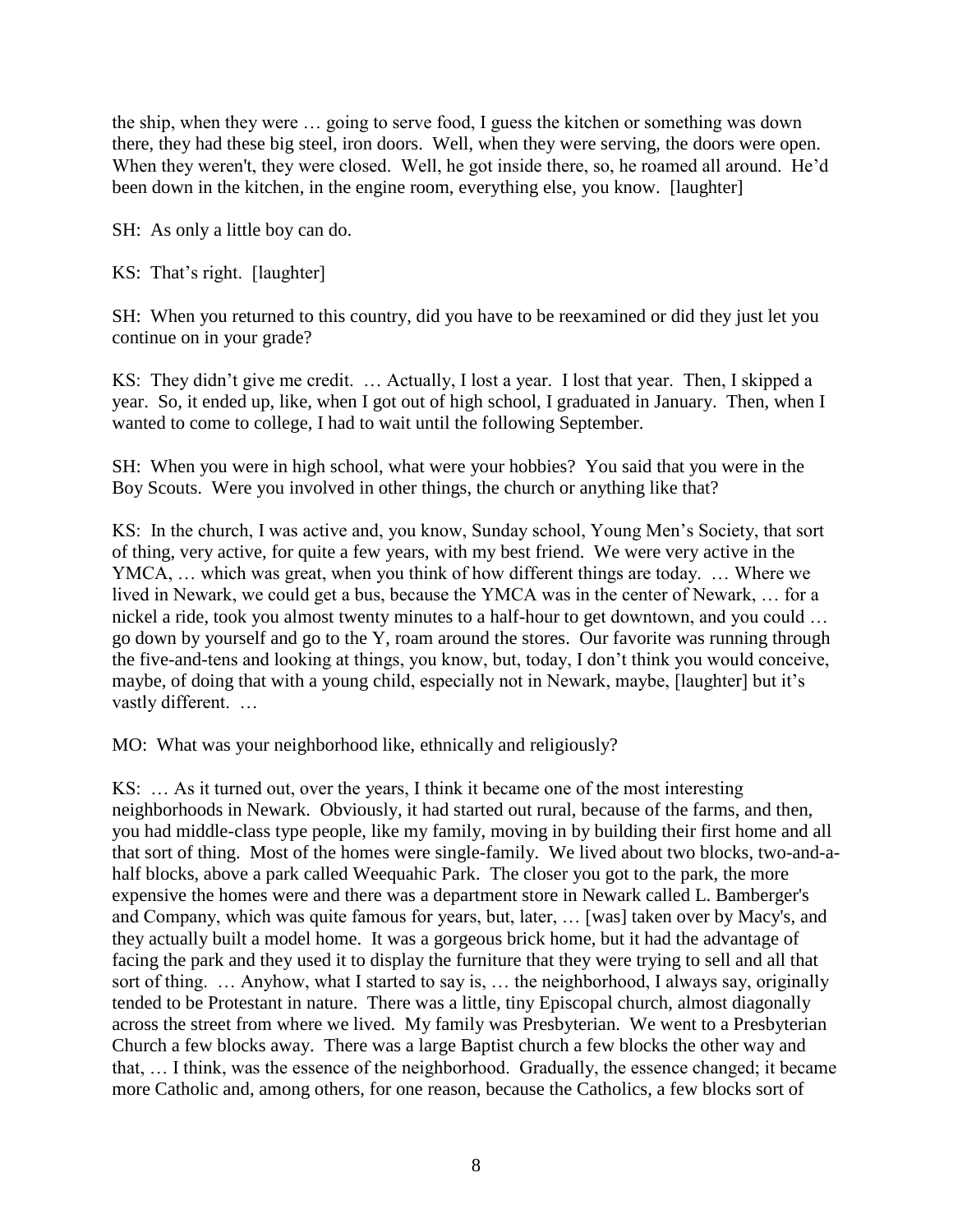north of us, had for years had an orphanage there, but, gradually, the churches arrived, you know, and the next thing that happened was, … I don't know how to explain it, … I don't want to insult anybody, … a higher class of Jewish families moved in. They were more the entrepreneurial type, the more business people type, and our neighbors next door … became a Jewish family and they were very cultured people. He was the head chemist for General Aniline [and Film] Corporation and she was an extremely talented pianist, piano player, and, later, … it became a very Jewish neighborhood, it sort of became different and the family moved in across the street who were quite prosperous. He owned a wholesale meat business, but, like pictures you used to see of over in New York, … they hung all their bedclothes out the front windows every day. Well, Mrs. Levy, who lived next door, who was just a wonderful woman, that was it. I mean, she got insulted and she wasn't going to live in a neighborhood like that, so, they moved. [laughter] She didn't like the class of people that were moving in, I thought, you know, but I hated to see her go, because, and I often thought she did it on purpose, they had no children, … it was a two-family house, they rented the first floor of the house, and there was a bathroom window that faced towards, like, our driveway and, well, their driveway, too, … but it was rather high up off the ground. She'd lock herself out, periodically, and I climbed in the window. See, that was always open. … You know, almost every time I went in, I got a couple of dollars or five dollars. It began to look more like a coincidence, I thought, sometimes, [laughter] but that would explain the neighborhood. Now, of course, I've gone by there in some years, it's very black; … I would say the homes are very well maintained. Obviously, they're older homes, but, I mean, like, at our house, … the lawn and shrubs and everything look very nice, … but it seems to be the evolution.

#### SH: Which high school did you go to?

KS: Well, first, I went to one called Southside High School, which was a pretty good distance. You either had to ride a bus or you could walk. It was a long walk, and then, later, again, they had to build a new high school. They built a school called Weequahic, it was an Indian name, Weequahic, … which was a very nice school. … Newark, in those days, it was a lot of politics and there was a lot of graft running around and the school was supposed to have been one of the first to have a swimming pool, because Maplewood High School had a swimming pool, which was an adjoining town. Well, we never did get the swimming pool and it took them so long to finish the high school, it ran over budget and everything, that they had built a new elementary school next to it. So, my first year of high school, we went to the elementary school and, … I mean, you really didn't get a really good education there, because, as it turned out, at least the parents decided that the teachers there were jockeying for position, trying to be named head of departments in the high school and it got sort of a fast shrift. Then, they got the high school opened. I'd have to give every credit to the principal, whose name was Max Hertzberg. He brought the standards of that school up so fast, it was unbelievable. When I went to Rutgers, I had no trouble being admitted. My marks ... my first two years weren't too good.

SH: In high school, was there a particular mentor who guided you towards Rutgers or towards going to college? Was going to college always expected of you?

KS: No. You know, you had a choice. You could take a college preparatory course or you could take, I forget what they called it, a general course, and there was another course, which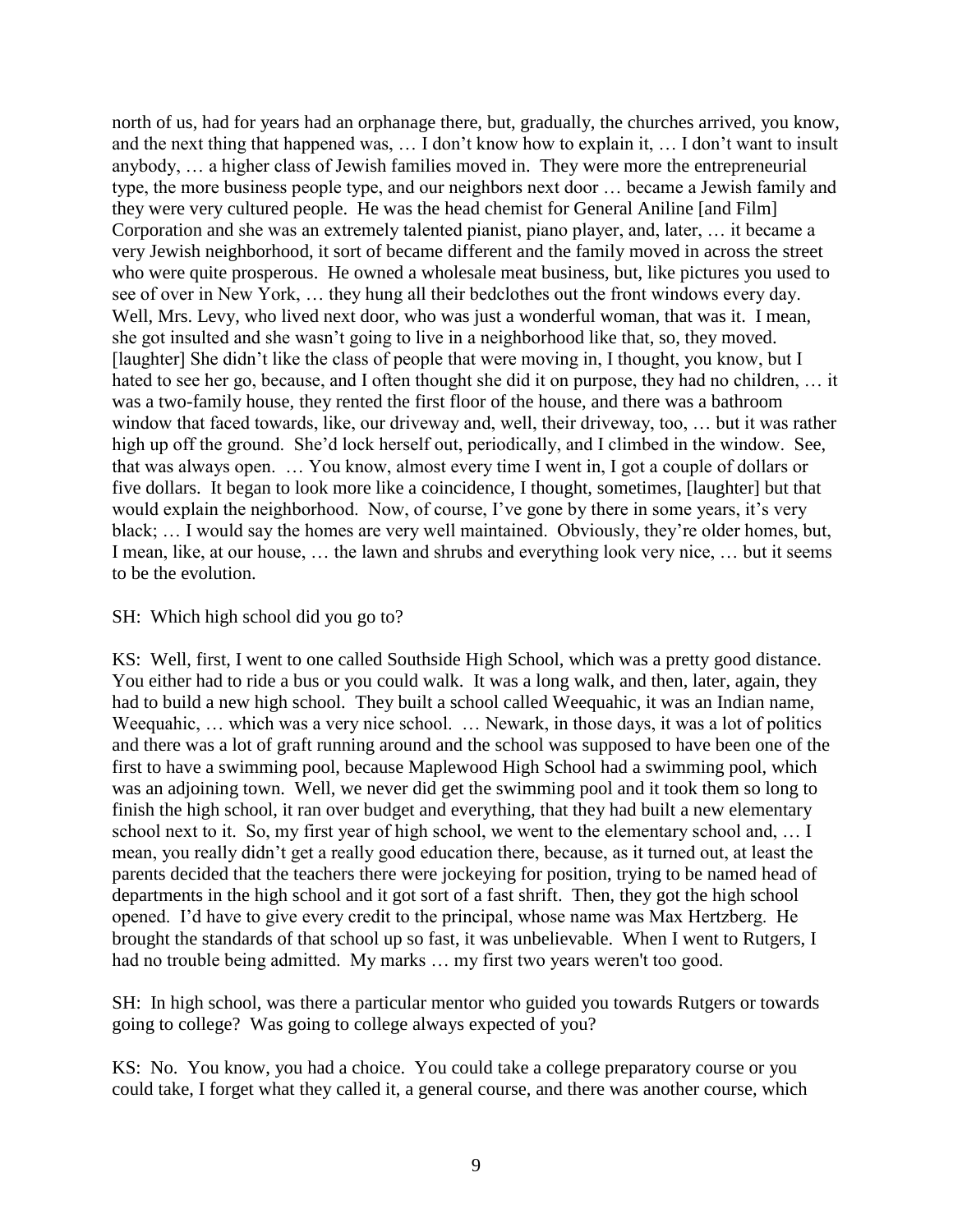was geared more towards, in those days, helping more the girls, I think. … You became a stenographer or you … headed towards a schoolteacher, really, you know. So, I took a college preparatory course. … My father, … of course, school in Scotland was so different than over here. You were out of high school in Scotland by the time you were sixteen, you know, and it was a much more, in many cases, a better education, I think, a lot more accelerated, but, … I guess he had to commute, he tried to take a couple of courses at Columbia, but I think, between the new baby and things, I don't think that worked. …

SH: Was he still working for the newspaper?

KS: Yes, he was. …

SH: How did the Great Depression affect your family?

KS: We were very fortunate. My father … belonged to a union. He was what they called the linotype operator and, let's see, we were in Scotland, I guess, then, because, by the time we came home, the stock market had really crashed, because the neighbor behind us got out of it, ... I don't know how he knew, but he got out of it pretty good. He had said to my mother, "Well, you know, if you'd been here, I would have told you so." Well, we lost some money in the stock market, I have no idea [how much], I don't think it was a great fortune, but they lost money in the stock market. The bank we were in, … after the bank closing by the President, never really quite recovered and … I think I had about eight hundred dollars in the bank and I got half of that back, eventually, but it took several years before you got it back. … It was hard. I was always lucky, in summers, going to college, because, … probably through my father, but I managed to get a job working in the *Newark News* as an office boy, a copy boy is what they called you, and I got fifteen dollars a week for that, … but, then, I expected to work; I did. I had a job starting at the *Newark News*, … I majored in journalism, starting the day after I graduated, but I became unhappy for a number of reasons and I quit.

SH: What activities were you involved in during high school? What were your favorite subjects?

KS: Well, you'd like me, my favorite was history. [laughter]

SH: Good. I am not lobbying for that answer, but it is a good one.

KS: Wasn't too good with math, but I liked English, I particularly liked English, and I liked history. ... No, I wasn't active in too much. Can I be candid about it? The school was so Jewish in population, it was difficult to get into anything and I don't know how to describe it. If there was going to be an election, you knew what the election was going to be, you know, and … I don't want to downgrade them, because some of my best friends were Jewish fellows and girls, but it was a different atmosphere. So, I was in a traffic club, which I thought turned out to be very good for me, when it came time to drive, and, other than that, not a great deal. …

SH: Was the traffic club like a driver's education program?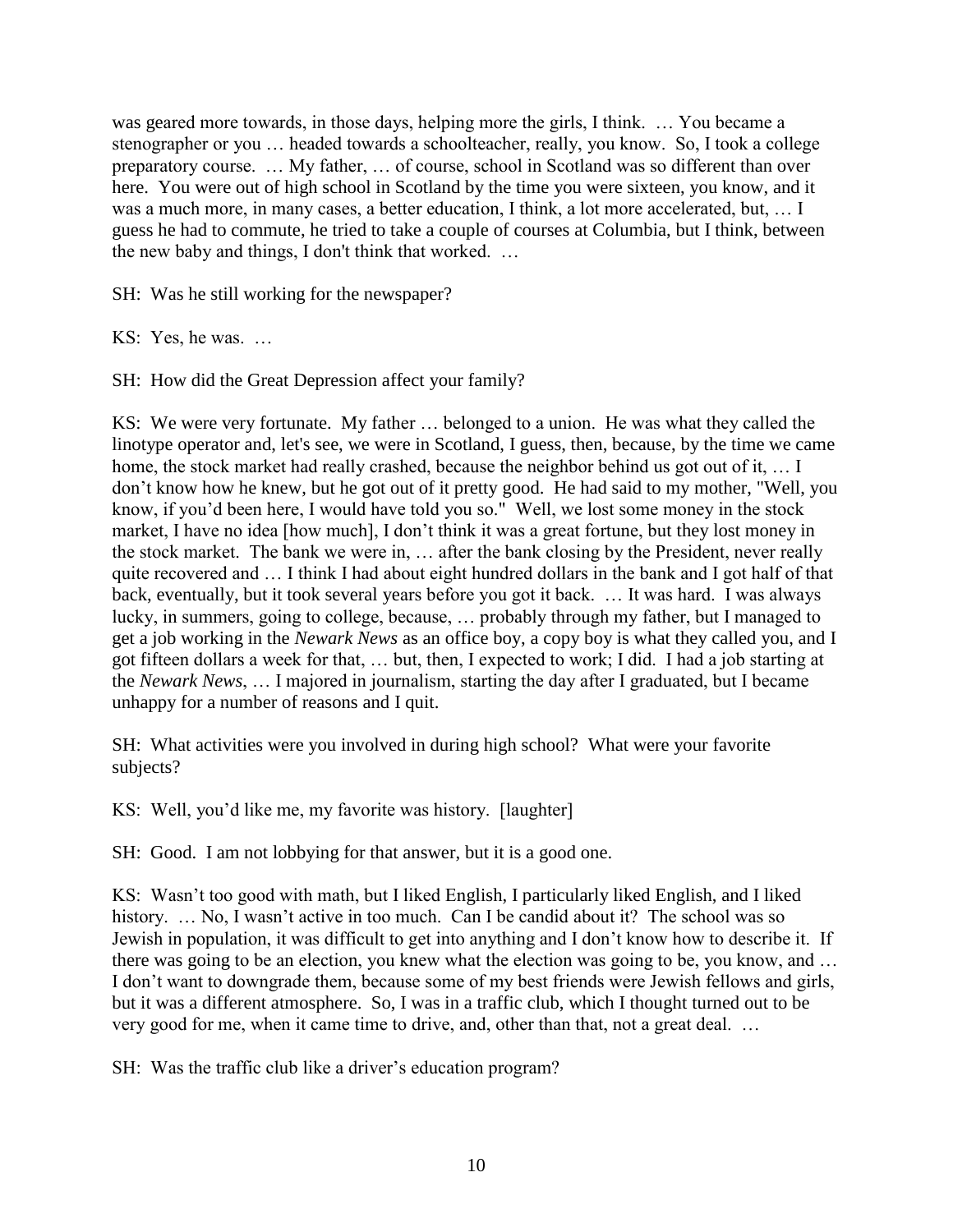KS: … It was like that, but … you had no vehicle to drive. You never actually had an opportunity to drive, but I think the fellow that taught it really inducted you into a sense of responsibility. He told you what you had to do and so forth and he ran a very interesting course, you know. He was a very interesting guy.

SH: Did you apply to any other colleges besides Rutgers? How did Rutgers become your first choice?

KS: Well, it turned out that a friend of my father's, I guess they might have been from Scotland, too, I don't know, his name was Wallace, but, anyhow, their son had gone to Rutgers and worked for the administration. I'm not exactly sure what he did. I believe he did something related to, like, public relations or public information, but he worked there and the way I finally decided to come here is, that's why I never really looked any farther, they used to have a thing they called prep school weekend and he arranged to have me [at his fraternity] and I ended up joining that fraternity. He arranged to have me come down for a prep school weekend and I stayed at the Theta Chi fraternity, which was on Union Street then, and I liked it and I liked the school and, in those days, they had a pre-pledge, so, I pre-pledged to Theta Chi and, as it turned out, it's probably the best thing I ever did, because, after I started school, by that time, two years before that, my family had paid off the mortgage on their home. They were planning to use that money to pay for my college and I guess a month or so after I started college, my mother got sick for the first time. Eventually, she died in '44, but, each year, … there were no medical plans and it got to a point where they kept borrowing money against it. They finally lost the house, because they couldn't pay the mortgage, and so, it made a difference in my college situation, you know, and I got a job working as a waiter in the fraternity, because, in those days, we had the cook and we had a houseman in there and I got paid for the meals that I worked on. So, when I worked, waited on breakfast, I got fifteen cents and, when I worked lunch, I think, I forget now, I think I got forty or thirty-five [cents], whatever it was. … Anyhow, my first two years we were there, your cost of your meals was a dollar and five cents a day, and then, plus, you had your dues and I forget what else and, eventually, I guess almost by the end of my sophomore year, I was working all three meals. So, it wasn't that demanding, but it didn't give you a lot of time for other things, because you, I think, had to set up the table, and then, after you got done, well, they had a guy that washed the dishes … that was paid, but not a fraternity member, but you had to do the silver, you know, and that sort of thing. So, that tied you up a little bit after dinner. … It really helped me finish college. It really did.

MO: Before going into college, other men that we have interviewed who grew up in Newark say that they remember the Newark Bears, the minor league baseball team.

KS: Yes. I never really cared for the major league, but I enjoyed going to the Newark Bears and, well, I don't remember those names that well, but almost all the great players that advanced to the Yankees were players that had played in Newark and they had a nice little stadium there. It was very good and well attended. … I liked that.

MO: There were also many large movie theaters in Newark. Did you ever have a chance to go to any of them?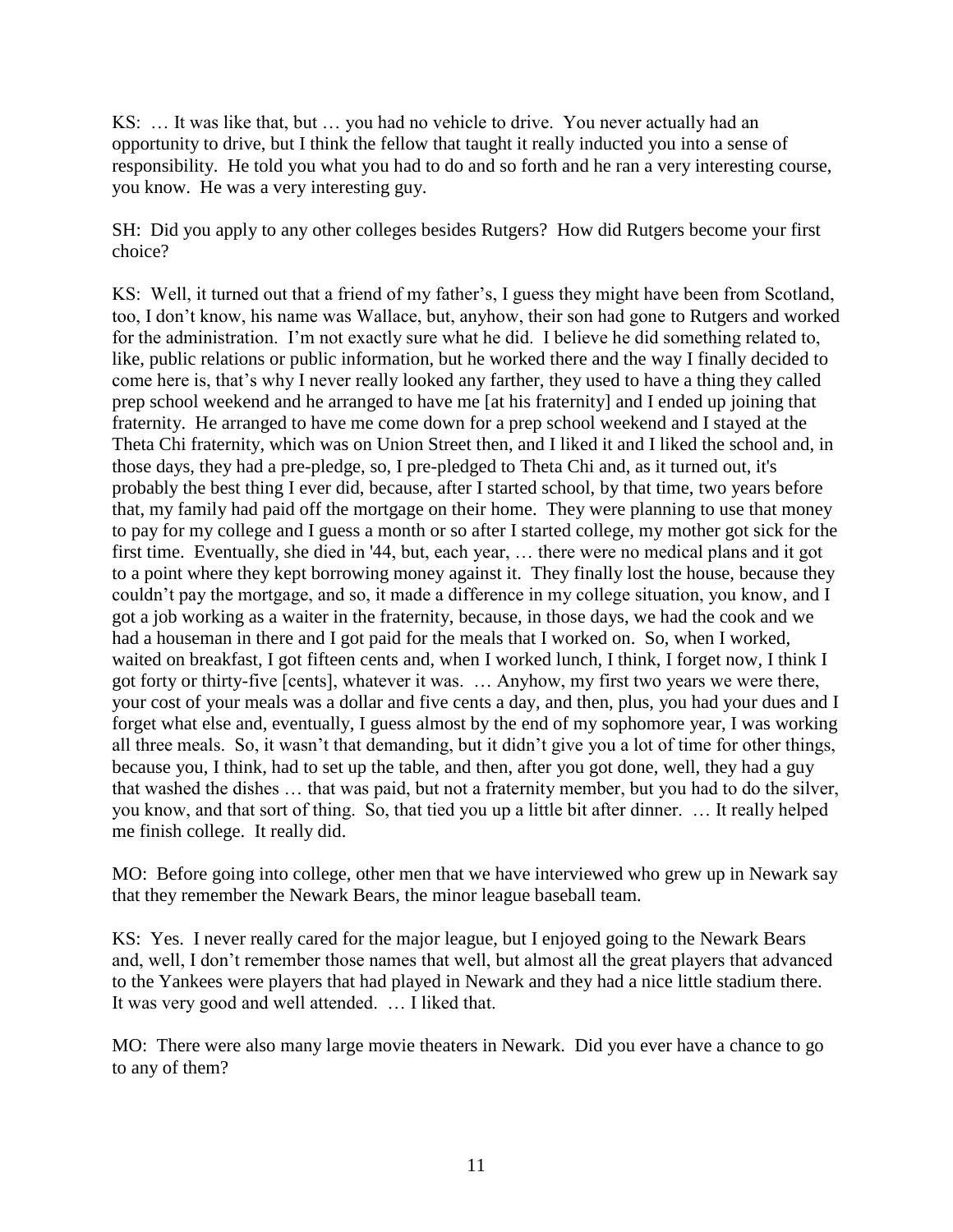KS: Oh, yes, sure. I can't think of all the names right now, went to one called the Branford quite a bit and, at one point, I remember going there to see the Marx Brothers in *Animal Crackers*, was the name of it, and the interesting thing, there, at that time, was a woman who was a very famous singer at the time, Kate Smith. … Kate Smith did it, and she later became a rather big woman and she was pretty big then, she did a handspring on the stage, … because it was a comedy, you know. It was unbelievable.

#### SH: Kate Smith?

KS: Yes. That was interesting. … There was another big one, the Paramount, over near the *Newark Evening News,* actually, and they all had, well, it was a mixture at first, … vaudeville at the time and, plus, whatever motion pictures were coming along and, … like, where we lived, there were neighborhood movies. You could walk to the Park Theater, which was a pretty reasonable walk, … or you could walk to Hillside, to the Mayfair Theater, and, of course, one of the things was the night they gave out dishes, I'm sure they told you that, and it was a riot. I remember going with my mother to the Mayfair Theater; [laughter] they gave you the dishes on the way in. You heard dishes crashing all night long. … You went for next to nothing, you know, thirty-five cents, I think it was, something. So, you went to Saturday matinee, everybody went to the Saturday matinee, you know. They had serials going on, the Indians are coming. You got a little paper headdress and I think that cost you fifteen cents and you could buy a box of candy for a nickel, so, that was your Saturday, weekend entertainment, really. … I don't know how the Depression [hit them] in other years, but another theater was Loew's [State] Theater. After I left the *Newark Evening News*, I got a job for a while as an investigator for a company called Retail Credit and it was really a nice job and I had a very good territory, Millburn, Short Hills and all that, but I only lasted about, I don't think three months, and I just couldn't take it, because, you know, if a family was applying for a life insurance policy, I'd go to investigate. Well, theoretically, except on rare occasions, you couldn't go in and talk to the people themselves. You had to go to neighbors and I'd have to find, "Well, you know, what sort of a family are they? Does the husband drink a lot? How about the wife? You ever see any strange men going in the house?" … I mean, I just couldn't take it. I felt like I was spying on people, you know. So, finally, I quit that. Well, just about the time I did that, they passed the draft and my number was 324, nice and low. So, I couldn't get a job. I mean, every day, I went down to the center of Newark and I parked the car in this one parking lot, Church Parking Lot, and I'd wander. I went every place for jobs. I got turned down by the five-and-ten. I went to the Wiss Company that makes scissors, I tried to get a job. I can't think of all the places I went, Bamberger's and all the department stores. I couldn't get a job. It was always the same, "You're too old or you're too young." I was never the right age, you know, and, of course, there was the draft. Finally, one day, the fellow in the parking lot said to me, "What are you doing down here?" and I said, "Well, I'm trying to find a job," you know, and he said, "Well, what's the [problem]?" I told him what the trouble was and he said, "Well, I'll give you a job; you want to work here? I'll give you twelve dollars a week and I'll let you park free. You can start working at one o'clock in the afternoon. You can park here in the morning and look for a job." I said, "Fine." So, I did. I ended up going to work, parking cars for twelve dollars a week, and, eventually, … Joe, he came from New Hope, Pennsylvania, he actually owned a farm down there and, at one time, before the Depression, he'd been the general manager for … a company that owned about fifty parking lots in Chicago, Philadelphia, New York, you know, around the East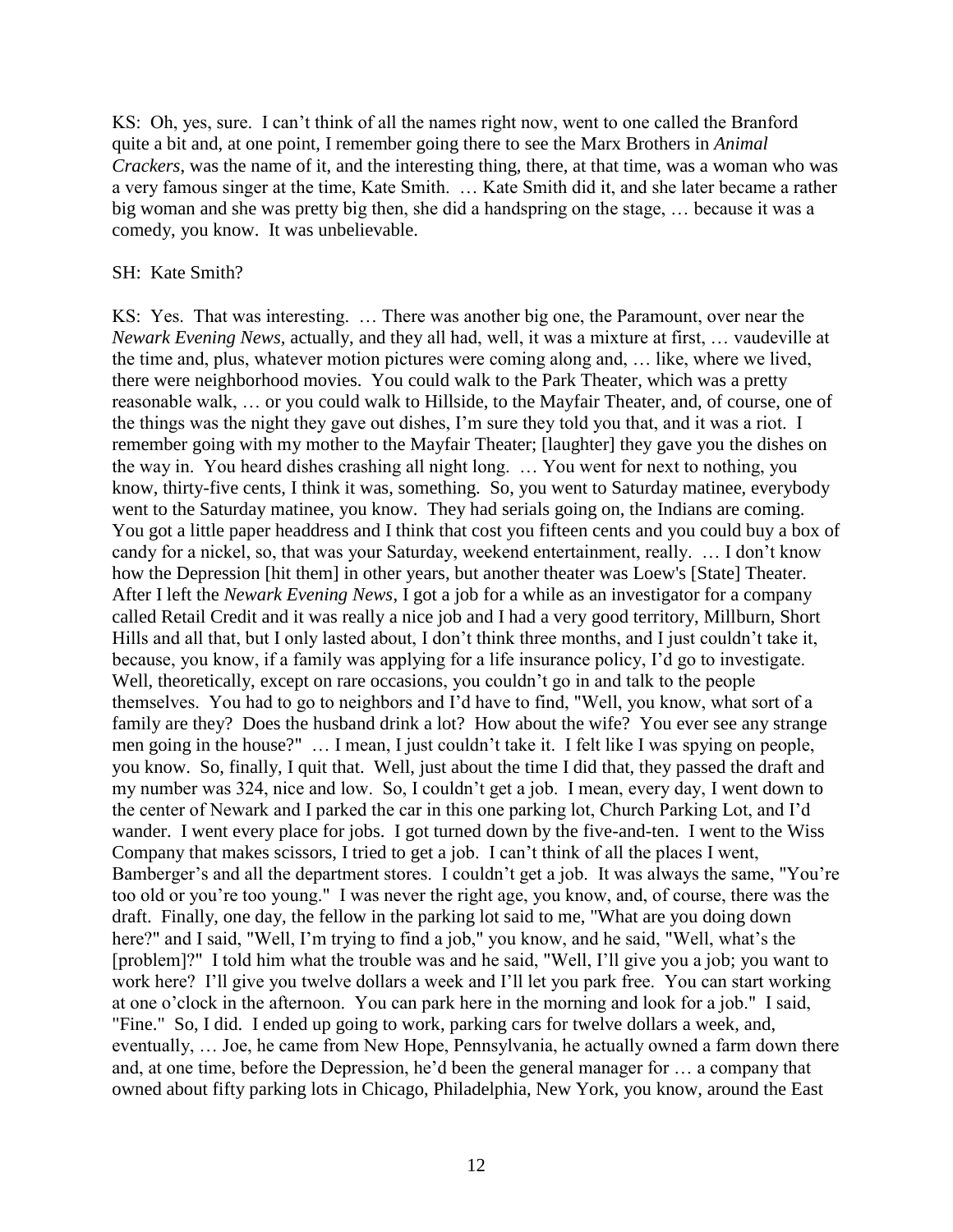here and, when the breakup came, when the company went for bust, he took over the lease on this particular parking lot, but, anyhow, … it gave me a lot of different experiences, working there. For one thing, the church, it was called the Church Parking Lot, the church itself, … the wealthier families in Newark had gone there. As the neighborhood changed, they had moved out to one of the more wealthier suburbs, you know, up on Wyoming Avenue, but … the church was still there. They exhumed all the bodies from the cemetery and had moved them to their new church and where the parking lot was was really the cemetery, or most of the parking lot was this former cemetery, but the church, they … leased or let the Salvation Army use it. So, it was a Salvation Army church. Well, they'd meet there once a week or so, they'd have band practice there, but, when poor people or hobos or whatever came into town and they'd be trying to find a place to sleep, they'd be looking for that, well, they usually hit the church. Well, that wasn't the right place. … You'd have to tell them how to get to the building, which was maybe a half-amile away, in a very poor section of town, where they could get a meal and they could sleep, you know, but it was interesting.

--------------------------------------END OF TAPE ONE, SIDE ONE--------------------------------------

SH: Can you tell us about your experiences entering Rutgers as a freshman? You had already pre-pledged, so, you had a base here.

KS: Yes, I did.

SH: Can you tell us about the freshman initiation and the Rutgers customs of that era?

KS: Well, you've probably heard it. Well, you had to wear a dingy, a little cap on top of your head, and I'm not sure about everybody, but, as far as the fraternity was concerned, you had to wear your clothes inside out, with the pockets pulled out, and I think you had to wear green socks, pulled up over your pants, I forget that part there, but that was about it and I thought the experience was very good, because they were well organized and, anything you wanted to know, you went to church, chapel, I should say. I think my chapel day was always on a Tuesday and you got there and they made any announcements that you wanted to hear and you got to know people; … the same people sat next to you. There were three Smiths in my class and we sat together and I just found everybody very helpful. I mean, there was no registration, no great problem, you know; they did it in the gym, you know. It was a little confusing, but it went very smoothly ... and the fraternity, as I say, for me, it turned out to be a very fortunate thing and they were a nice group of fellows. In fact, the fellow that pledged me, … well, he did a lot for Rutgers, a fellow named Floyd Bragg, did a lot of fundraising and so forth for the college, and I enjoyed my friendship, over the years, with most of the fellows I met there in the fraternity or in the journalism classes.

SH: Can you tell us about the competition between freshmen and sophomores?

KS: … I can't comment on that. I don't recall anything like that.

SH: Did you attend the dances?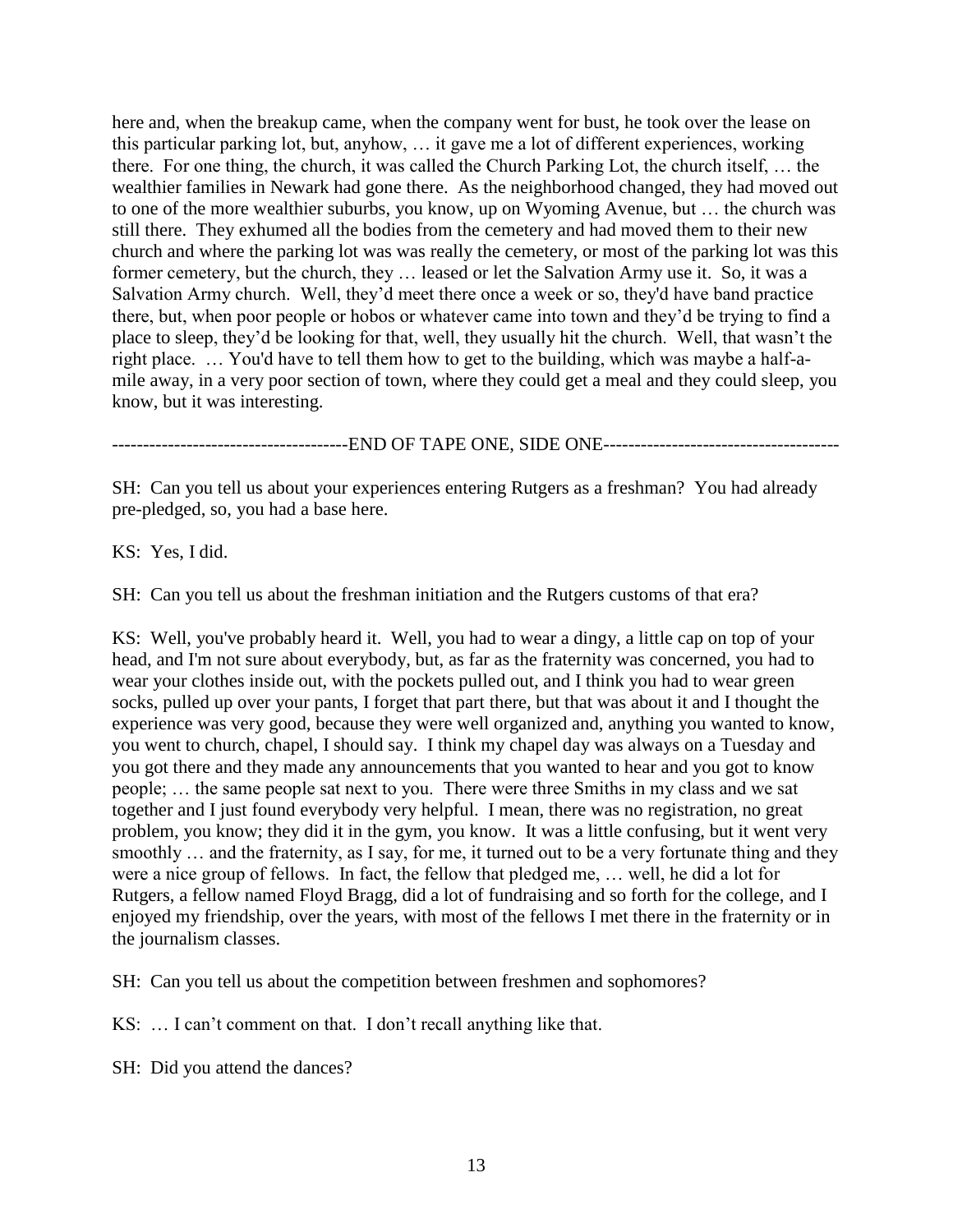KS: Oh, yes, I went to all of them. Yes, if there was a way to go, I went. I went to the Sophomore Hop, whatever.

SH: You graduated from high school in January and came to Rutgers in September. Did you work at the paper in-between?

KS: … No. First, I went back to Weequahic and I took a course in typing and I took a course in biology. I took three courses, can't remember just what the other one was, and that sort of helped me, because it helped a little bit with the journalism, you know. I didn't know how to type up to then and I never became very proficient, but I was pretty good. I could use several fingers. So, that was … what I did, and then, in the summer, I did go to work for the *Newark News*. Yes, that was the first summer I worked for the *Newark News*. Summer before that, I had worked for First Industrial Loan Company in Newark and … I forget whether I was technically old enough to work there or not, I forget that part, but they never bonded me and, two or three times a day, I'd be taking, you know, in those days, it was a lot of money, … two thousand dollars or so to a bank and depositing it. All they had to do was hit me over the head. There was nothing I could do about it. [laughter] I think I was fifteen the first year I worked there. … That was an interesting place to work.

MO: Did your father's influence lead you to journalism and working on the *Targum*?

KS: I think that was the suspicion, that that was part of it. [laughter] I don't know, but I think a lot of it was the fact that I liked English. I think that had a lot to do with it. …

SH: Was there a specific professor that kept you interested in journalism?

KS: Oh, it was strange, I wouldn't say it that way, but there was Professor Ede and Professor Ede was also an editor on the *Newark News.* So, I sort of knew him from there, not that I could say we were close friends or anything, [laughter] but that was sort of an influence there, and then, … I guess the head of the department was [Kenneth] Jennings and his family, or, really, his wife's family, I guess, owned the *Home News* for a hundred years or so, I guess, and then, … their son, Dr. [Paul] Jennings … graduated from Rutgers, also. I think those were the primary interests, and then, in the fraternity, as it turned out, there were three of us, Dick Van Nostrand, Charlie Donerly and myself, who, by chance, after we got there, discovered we were all going to go to … journalism courses.

SH: As a freshman, you knew that you wanted to major in journalism.

KS: I knew, yes, I did. I knew that's what I was aiming for. You never got to it until the junior year, but, yes, that's right.

SH: When did you start working on the *Targum*?

KS: Oh, I think almost immediately, yes.

SH: Was there a certain area that you worked in?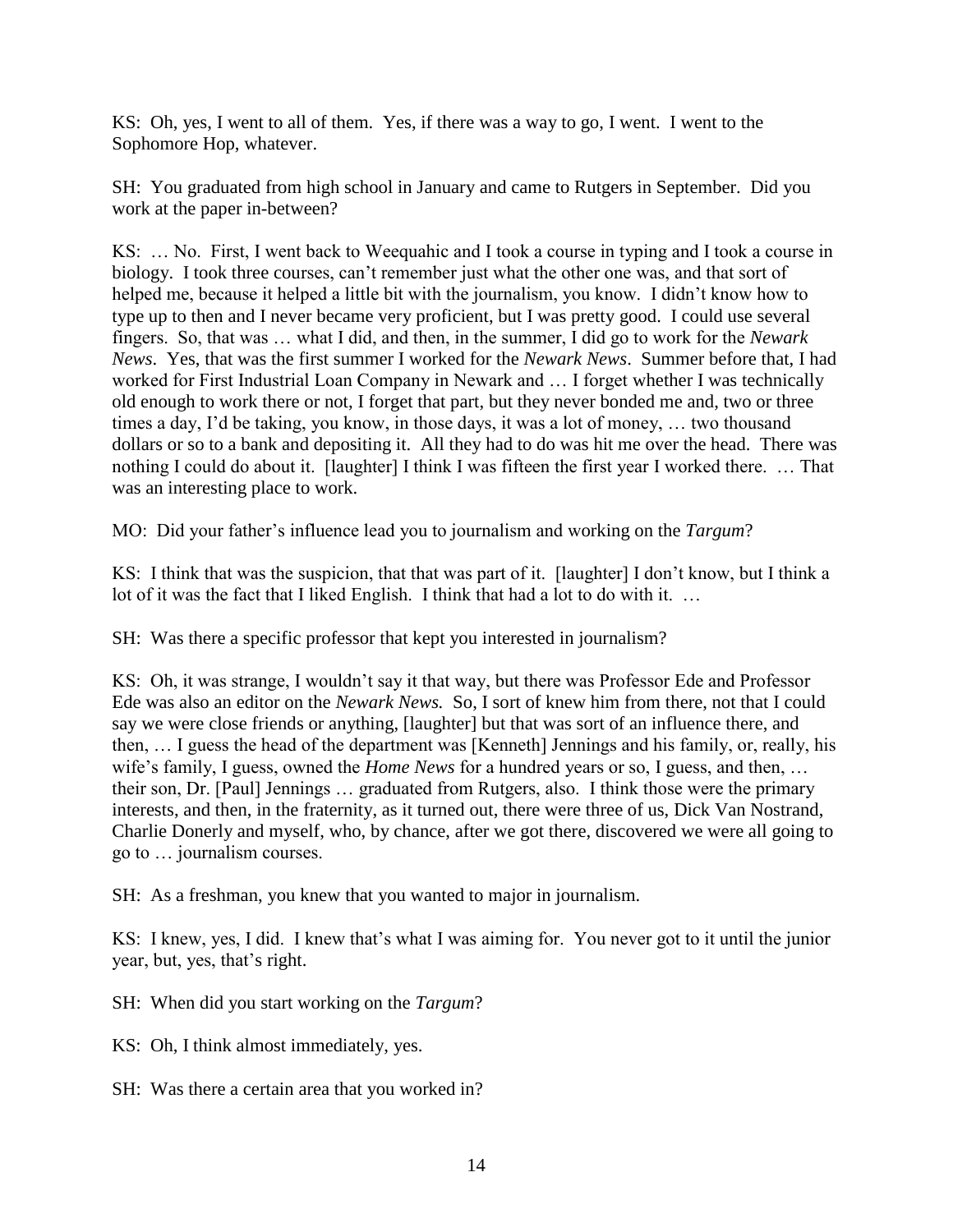KS: … I usually worked on the copy desk.

SH: Did you do any reporting?

KS: I did very little reporting. No, most of mine would be editing and we usually wrote the headlines, you know, that sort of thing.

SH: Did you also work on the *Scarlet Letter*?

KS: No, I did not, no, no. [Carleton] Dilatush did. Dilatush was the editor, I guess, when we graduated.

MO: Did you go home while you were living here or did you usually spend most of your time on campus?

KS: No, I went home quite frequently, because my father never drove. Well, he attempted it, but it was like suicide. [laughter] That's the truth. It's a funny story, I may as well tell you. We were going up to Canada one time. He had a couple of incidents, but we were going up to Canada, to visit an aunt and two cousins up there, and, you know, there weren't the highways there are today. You went back roads, sort of up through Pennsylvania and you worked your way up to Toronto. Well, we were up way Upstate some place and my mother drove in the cities and she got out on the open road someplace and said to my father, "Well, now, you drive for a while." So, he did. He had a '32 Pontiac and we got out on this road and he didn't waste any time getting up to speed and we're coming down this big curve in the road here and there was a bridge across. Well, he never slowed down. My mother reached down, trying to get the brake and slow it down. We went around that corner on two wheels and on the bridge is this farmer with his horse and wagon and a load of hay. ... It was in the summer and all the windows were open. We took hay off the side of that wagon [laughter] and the inside of the car was filled with this stuff. I don't think he ever drove again. … I don't know what it was. He didn't seem to have a real depth perception ability. I don't know what it was.

SH: I thought maybe it was because they drive on the other side of the street in Britain.

KS: Well, yes, but he'd never driven over there.

SH: Okay. That is a great story. To turn back to Rutgers, how long did it take you to get over to NJC?

KS: Well, that's what I started to say. I sort of became lucky, because of my mother's illness and my father not driving, I ended up with … the car that we had, and so, … if I got a phone call that I had to get home, it made it much easier for me to go home, because she'd be home for maybe a month or two at a time, and then, all of a sudden, she'd be back in the hospital for a week or two, whatever it was, you know, but it worked to my advantage, too, because, see, I also got a job driving the debating team and I forget what I got for that, not a lot of money, but I think I got twelve cents a mile or something, but, on the other hand, when I got home to Newark, on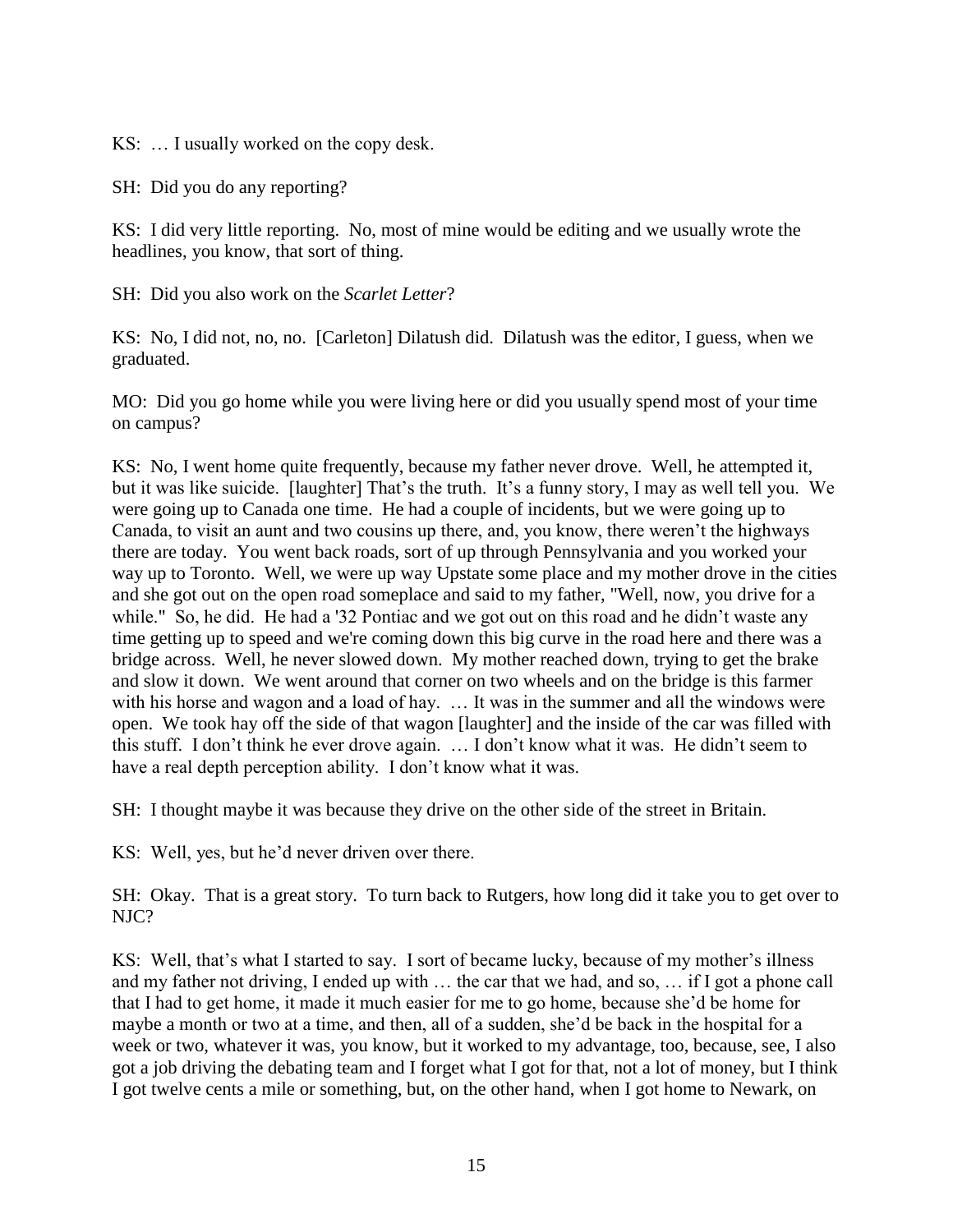Frelinghuysen Avenue in Newark, I could buy Merit gas for 9.9 cents a gallon. So, I was doing pretty good there. It was a little more expensive … down here. So, that was it, … and then, one year, I got a job working for Dr. Madsen, who was a sociology professor, and it was under some government program and … I believe I got thirty dollars a month and he was going to write a book, which I never found out if he did, I assume he did, and … two years before, for two years, I think, he had had graduate students write case histories on families and I had to go through all these, I forget how many there were, I think there were three hundred, altogether. I'd have to go through them and he had devised a coding system and I would code the various things on the front that would relate to whatever he was talking about as far as his book was concerned, you know. So, that worked pretty good, but it was a nice way to make some extra money. …

MO: While at Rutgers, did any of the students ever discuss Roosevelt or the New Deal?

KS: Well, everybody, I think, thought about that, because, you know, the football stadium was only built because of WPA, Works Project [Progress] Administration, and I think there were a lot of other things that happened around, not only Rutgers, but in the State, that, in one way or another, helped. For example, I mentioned Sherman, Texas, before, and I don't want to jump off your track there, but, when we were transferred from Fort Worth, Texas, to Sherman, Texas, the place they put us in, these barracks, had been a former CCC camp, you know. That was the Civilian Conservation Corps that Roosevelt had created in order to, frankly, get kids, young people, off the streets and they did a lot of very creative work that was very worthwhile. One of the things they did in New Jersey, which, if you've never been there, it's very interesting, they recreated Washington's winter quarters in Morristown, in a place called Jockey Hollow Park, and that was done by the young people from CCC. So, everybody was aware that he'd done a lot of good things. …

SH: Did your father ever run for political office?

KS: No, I don't think so.

SH: Was he interested in politics at all?

KS: No, no. My mother was active in PTA, but that was about it.

MO: You mentioned on your survey that both of your parents were Republicans. Did they both support Roosevelt anyway?

KS: No, I think they voted for Hoover, but, [laughter] later on, I'm sure, you almost had to support him. It was one of those things.

SH: When you were here on campus, how aware were you of what was going on in Europe?

KS: Oh, you were well aware of it. I mean, I think people were very conscious, especially with the impending war in September [1939], I think it was. People knew about it and, in fact, … I understand, I didn't know any in particular, but a friend of mine did that, who did not go to Rutgers, there were people that left early to go into the war and his name was Cooper. … I guess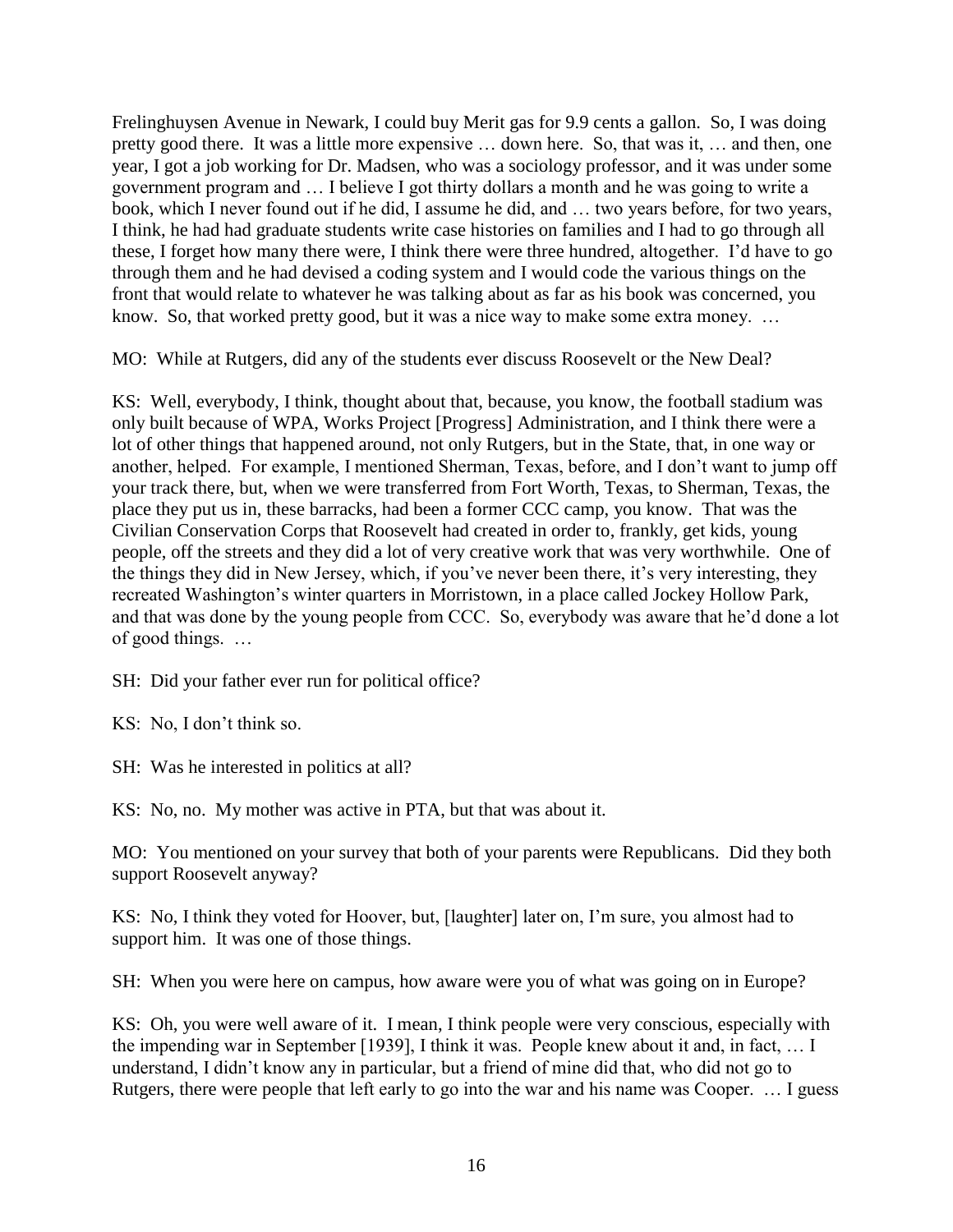he'd tried to enlist in the Air Corps and he was rejected for whatever reason, I don't know. He went up to Canada and joined the Air Corps up there. Yes, I think people were well aware and you have to consider, I don't know what it's like today, but everybody had to take two years of ROTC.

SH: I wanted to ask you about your experiences in ROTC.

KS: I loved it. … I couldn't continue it. I liked the first two years and I would have continued, but I had a laboratory on the drill day. I couldn't work the drill days in, in my junior and senior year.

SH: Who was your favorite professor?

KS: Oh, probably Professor George.

SH: Can you tell us some stories about Professor George?

KS: Well, I can't remember all the stories, but the funny one was when he decided to run for public office in the little town that he lived in and he got stomped [laughter] and here's the guy that's supposed to be teaching political science. … We never let him forget that. [laughter] One time, I had an early morning class with him and … I'd had a course with him the year before and I liked it, but, you know, he got on the same subject that he taught us the year before and I didn't show up for class for about three weeks and I had a deal with, you know, one of the fellows in my fraternity [that] was in the class. I said, "The minute he changes the subject, let me know." So, he did, but, unfortunately, the first day I went back, … we had a ten-minute lapse time between [classes], I was ten minutes late. I was a little late getting in there; I didn't make the time. So, he greeted me, you know, "Well, nice to have you with us again," [laughter] whatever the words were, made me go out in front, you know where that fountain is? I had to walk around that fountain twenty times [laughter] before he'd let me in the class.

SH: Maybe he should have been a drill instructor.

KS: Oh, I liked him. … He was clever.

SH: What kind of interaction did you have with the University administrators and deans?

KS: Very little. I had some interaction with a fellow by the name of Curtin, Ed Curtin, I think his name was, his first name. I know his name was Curtin and I had a little with Metzger. That was about it.

SH: What was your impression of Dean Metzger?

KS: Oh, very staid, solid, proper gentleman who was probably still back in the Victorian Age. [laughter] That would be a poor assessment. No, he was a nice man. ... I know he was very helpful to a lot of students. So, that was it.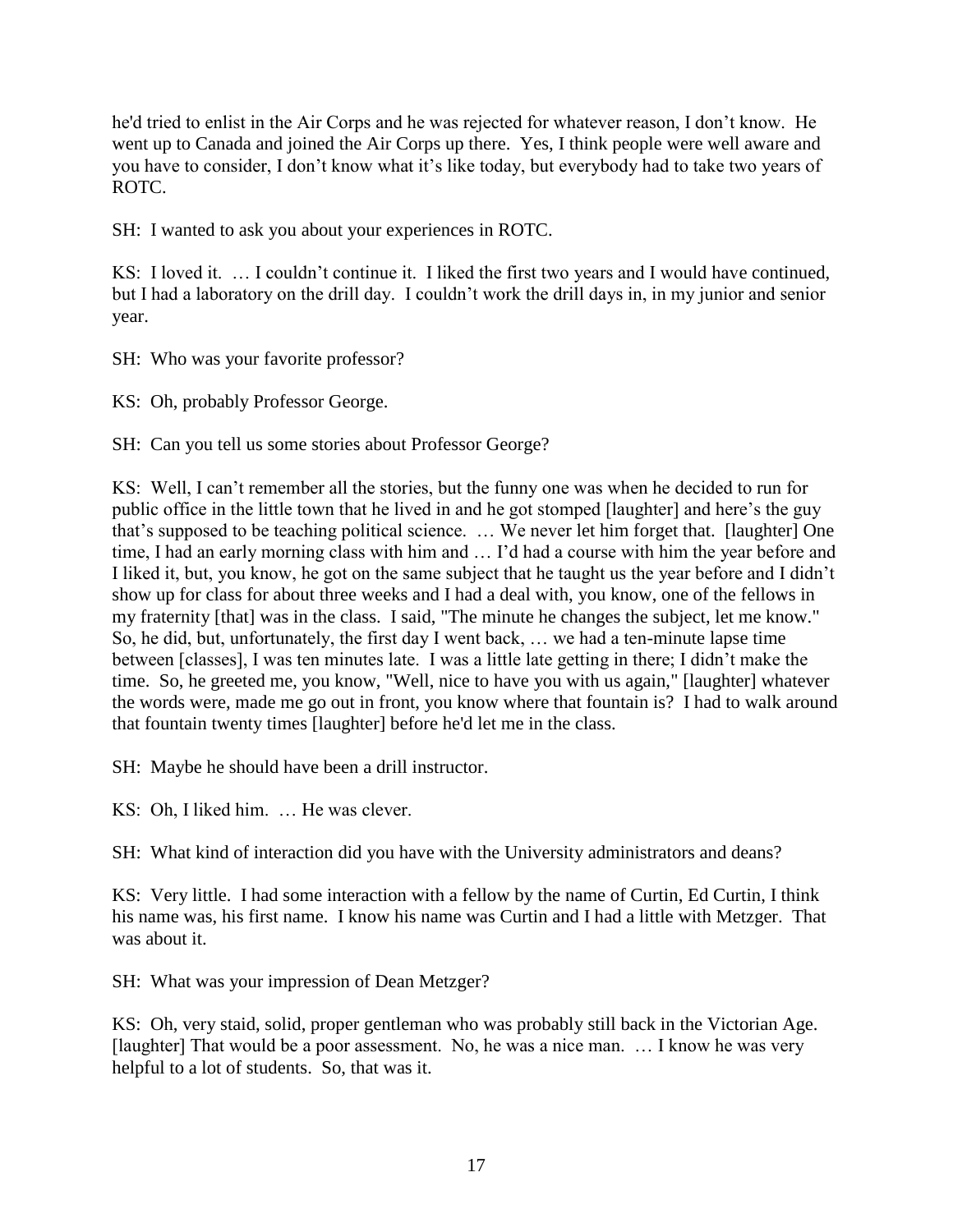SH: What about President Clothier?

KS: Oh, very proper, typical old Mainline Philadelphia family. That would be my impression of him, because his family had run that clothing store [Clothier & Strawbridge] there for years.

SH: Did you see him on campus? Did he interact with the students at all? Was he close with the student body?

KS: I would say not as close as some of the others. He was pretty formal. Mason Gross was a lot better, I think. … I think, because of his TV experience, he was more apt to be friendly, not that I was, he was [not] here when I was here.

SH: Was the custom of always saying hello still around when you were here?

KS: Yes, I think [so]. I don't know if it was a formal thing. Yes, because it was such a small school, you got to know a lot of [people]. We only had, in total, maybe twelve hundred students, I guess.

SH: Are there any Rutgers traditions that you remember that have since gone by the wayside?

KS: Oh, I used to love the football season, because we'd all build, put up displays in front of the fraternity houses and so forth. Yes, there were people who would go down to Princeton, try to paint the cannon red. Conversely, they'd try to come up and get our cannon and, on the nights before the Princeton game, you know, the fraternities had guys out guarding their displays, because they'd come up and try to … knock them down or something. …

SH: Were you on any of the raids to Princeton?

KS: Never made a raid to Princeton, but I recall, one night, … I don't know whether the dorms did, but, in the fraternity, it was usually the responsibility of freshmen and sophomores to get the Christmas tree at Christmastime. … Well, they had one time when the railroad police were waiting for them down there. They nailed the whole bunch of them trying to get the trees off the train in the yard. [laughter]

SH: Being a copy editor at the *Targum*, what were some of the big issues that were discussed or debated in the newspaper?

KS: I don't know if I can answer you that way, but one thing that I remember, very distinctly, there was a professor, a speech professor, … I think it was Reager, it's something like that. Well, he was such a person in demand all the time that you could hardly put an issue of the *Targum* out without his name being in there eight, ten times. So, we finally passed a law, I think banned his name; that was it. They weren't going to put his name in the paper. You know, they'd work anything around; [laughter] you could say anything that referred to him, but you never saw him in there. That's the only thing that stands out most.

SH: What are your impressions of some of the speakers that visited the campus?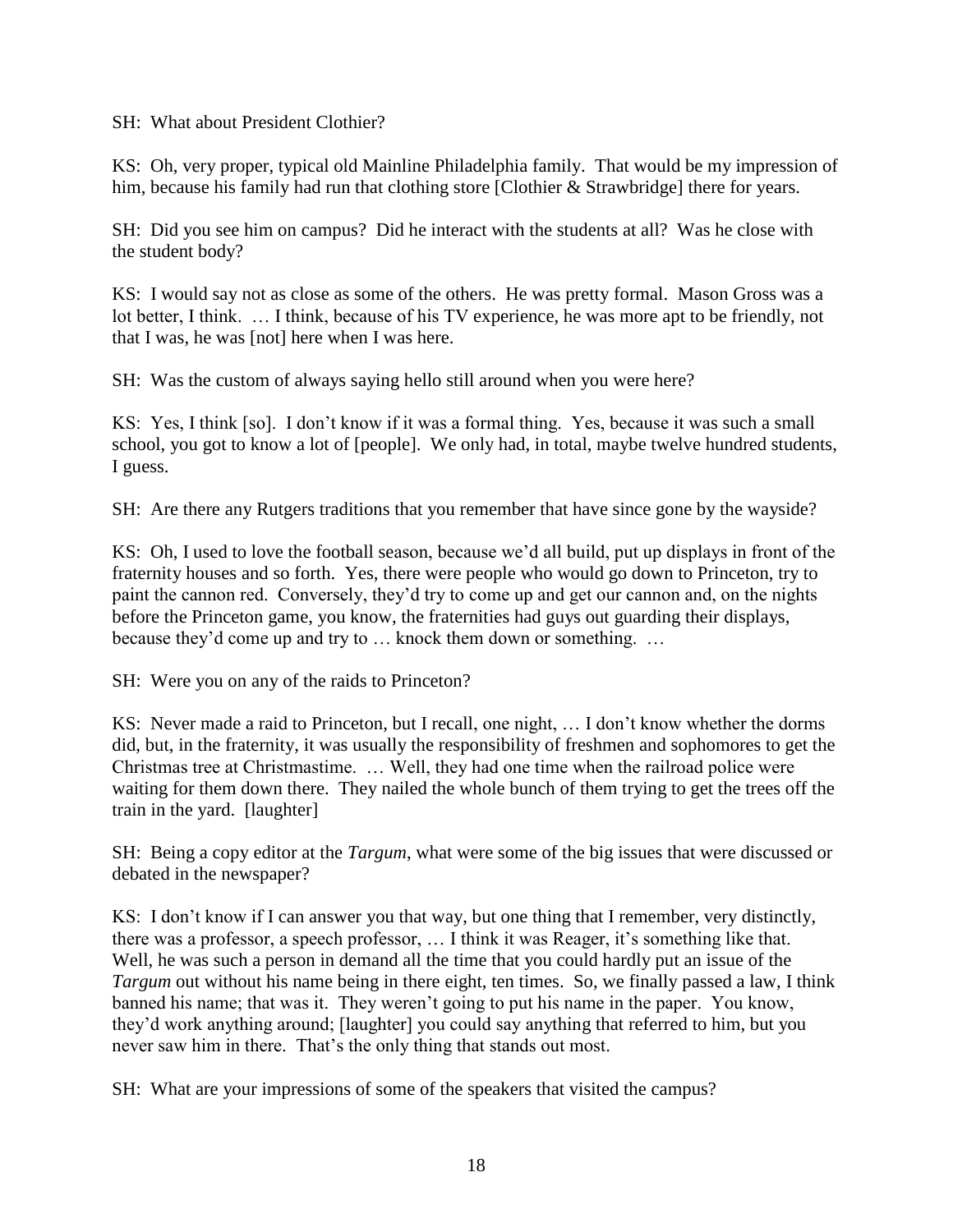KS: I don't know, I think sort of routine. I don't think they went into it in quite the way that … they have done in later years. You know, you usually only saw them at a graduation or what was the other day, I forget. There was another day where, if you were going to see anybody, that's when it would be. No, it wasn't common, … because, I remember, I had one of our people come to give a speech and I was quite disappointed. After I'd arranged to … bring this guy up from Texas and they put him in the chapel over at Douglass, you know, which was sort of a disappointment to me. [laughter] You know, the man was a pretty noted geologist and it was at the time when we were busy exploring offshore exploration off the Jersey Coast. I was a little disappointed in that … and he was a good speaker.

MO: While you were at school, did you give any thought to what you wanted to do after graduation?

KS: Oh, I knew I wanted to work for a newspaper.

MO: As a reporter or as a copywriter?

KS: … No, I would have wanted to be a reporter, but that was difficult, too, in those days. The only job I was really offered was with the *Springfield Sun*, in Springfield, New Jersey, and the pay was fifteen dollars a week. You're expected to own a car and you're expected to live in town. I couldn't afford to do it. [laughter]

SH: How much interaction did you have with the women at NJC?

KS: … In my own particular case, I had very little. I think the only reason was, well, there were two reasons, I guess; one is, I lived awfully close to home and, two, I knew a number of girls at home. [laughter] I never quite had the need, as they say on that television program.

SH: Many of the women came to the Rutgers Campus to study journalism.

KS: Yes, there were.

SH: I thought maybe you had stories about that.

KS: Oh, we did. We had quite a few in our class and it's one of the things that I've regretted, always; there was never any way to find out what happened … with those women. … I don't know how many there were, maybe there were fifteen, but, for those days, it was a lot of women and, of course, they got married and you never really heard any more about them, but, no, they were all good girls, very talented.

SH: Did they walk over to campus? Was there a special bus that brought them over? Do you remember?

KS: To tell you the truth, … I honestly don't know how they got here. I really don't. … That's a shame, I never thought of that. [laughter]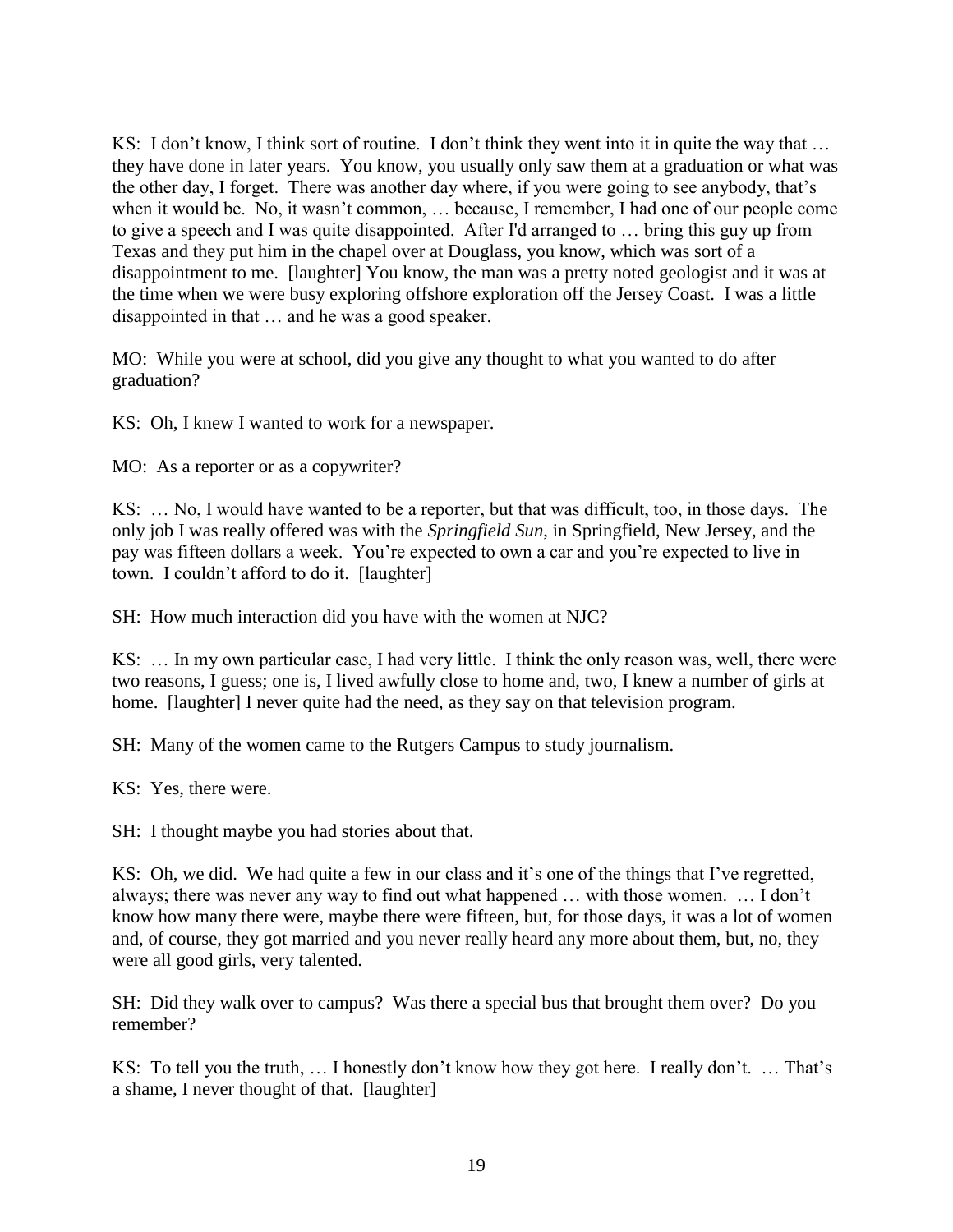SH: You said that you were very aware of what was going on in Europe and some of your classmates had actually gone to Canada to join up. What kind of discussions were there about lend-lease and the other programs that Roosevelt had established?

KS: Oh, I think you heard both sides of the story, you know. Some people, as in any case, were dead set against it, because we were still a very nationalistic type country and they just thought it was going to draw us into the war, but other people, I think, realized that, you know, England really wasn't going to survive unless somebody did something. They were an island and there was no way they could get supplies, unless there was some way to augment whatever they could do, and they didn't have a lot of natural resources, where they could sustain their manufacturing of military equipment.

SH: You still had quite a bit of family in Scotland.

KS: Yes.

SH: On a personal level, what were you hearing from your family? Did you hear from them?

KS: You really weren't hearing an awful lot, you know. They weren't about to be permitted to say too much as to what was going on. ...

SH: Did they ever ask for things that they were short of or in need of?

KS: No, I don't think so. … I don't know, maybe my mother was doing it and I didn't know it or something, or my father, I guess I would say. I don't know.

MO: After you graduated, did you find a job immediately?

KS: Yes, next day, I went to work for the *Newark Evening News*, but that didn't last too long and I resigned about, I guess, early in August, or maybe a little before, and then, I went up to the corner to get … something to eat. … Large pretzels, you could get three pretzels for ten cents and you could get a … (Needix?) Orange Juice for a nickel, so, that's usually what I had for lunch and I met my fraternity brother there, a fellow named Charlie Donerly. He said, "What are you doing?" I said, "Well, I just quit." He said, "Well, they're looking for somebody over at Retail Credit, where I'm working. Why don't you come over there?" So, I went over there and started work the next day. … It was a job where you got paid, things were different then, … so much for each investigation that you did and they had a bunch of girls there and the girls got paid five cents a page for typing every report you [had] typed up. You had to pay that five cents and it was hard to figure out what you were making. In the long run, … if I realized it, I would have probably stayed there a little longer, because you got one paycheck, like, through your office, but, in many cases, your investigations were also being handled by somebody else, maybe in California or some other place. Well, it took weeks for some of those things to come through. So, after I quit working there, after close to three months, I think, for three months afterwards, I kept getting a check that got less and less. Then, I realized, "Well, I should have stayed there," you know, but I didn't and that's when I ended up working in the parking lot and, in-between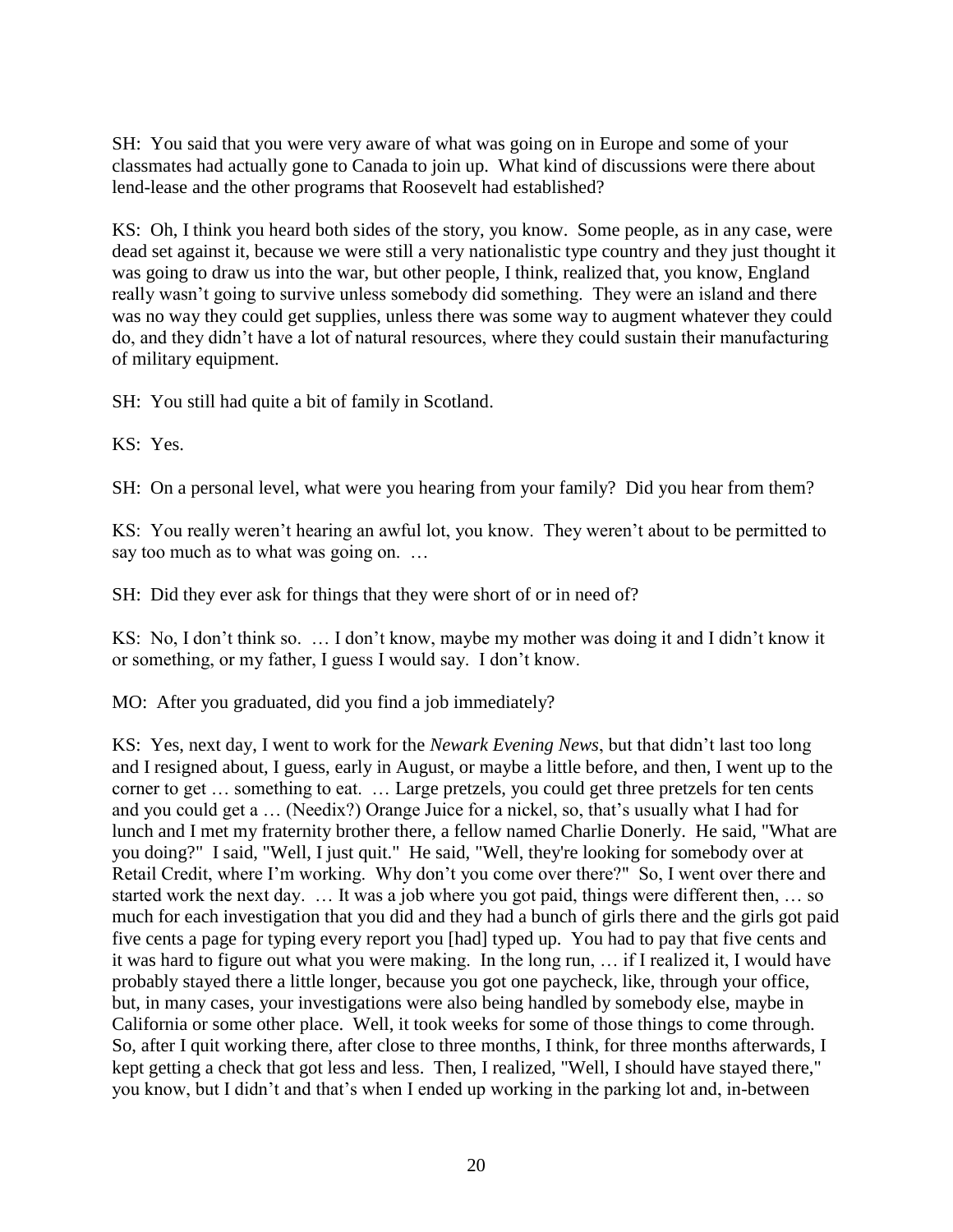that, my buddy and I, we did odd jobs. I remember washing windows up in Irvington in an apartment house and doing some illegal electrical work. They wouldn't stand for the day, but we did anything to make a few bucks. [laughter] He was also a drummer. When we'd run short of money, … the loan shark [pawn shop], with the three balls out, he knew us in person. … When we needed the money, because we had a date or anything, we'd go in and hock the drums, and then, when we get a few bucks, we'd go in and get the drums back again.

SH: I guess he did not play in a band regularly.

KS: No, no. In fact, my brother had the band. …

SH: Were you musical?

KS: Not me. [laughter] My brother played the sax and the clarinet and the piano. He was the musical one.

SH: Did you dance?

KS: Oh, I loved to dance, yes, yes.

SH: Was there anyone in particular that you kept going back to Newark to see? Did you have a special sweetheart before you left for the war?

KS: No. … I'd had one in high school, but, after that, it was different people at different times, I guess. [laughter]

SH: You told us that waiting for the draft notice made it very difficult to get a job. What happened after you finally got your draft notice?

KS: I'd like to tell you that. That, I think, is the best part of the whole story. At first, starting in January of '41, the draft was … September '40, they had a program where you got called in for a year, a year of service. So, on January 7th, I went for my physical at the Essex County Armory in Newark and was reclassified to 1-B, because they were still very regular Army. They wouldn't take you if you wore glasses. So, I was rejected. So, a couple of weeks after that, and I was still working in the parking lot, … I went in to pay the oil bill for my parents, in Esso, in an office in Elizabeth, New Jersey. When I got there, the cashier window was in the lobby, there was a big line of people there and the receptionist was over here and there were empty chairs. So, I went over and sat down and thought, "When it thins out a little, I'll go up and pay the bill," and the girl, a very nice girl, I was talking to her, obviously, and she said, "Well, what are you doing … around," it was about ten o'clock, … "here at this hour?" I said, "I can't get a job, you know. I'm just … here to pay the bill." She said, "Oh, you're looking for a job?" and I said, "Yes, I'm always looking." She said, "You know, I know they're looking for somebody." She said, "Would you like an application?" I said, "Sure." I filled out the application, I think that was, like, on a Wednesday or a Thursday and I turned it in and, Friday, I went in and saw the employee relations manager and, on Monday, started work. I was an office boy. So, that was pretty good, but that was the custom at that time. You had to be an office boy, for one reason, so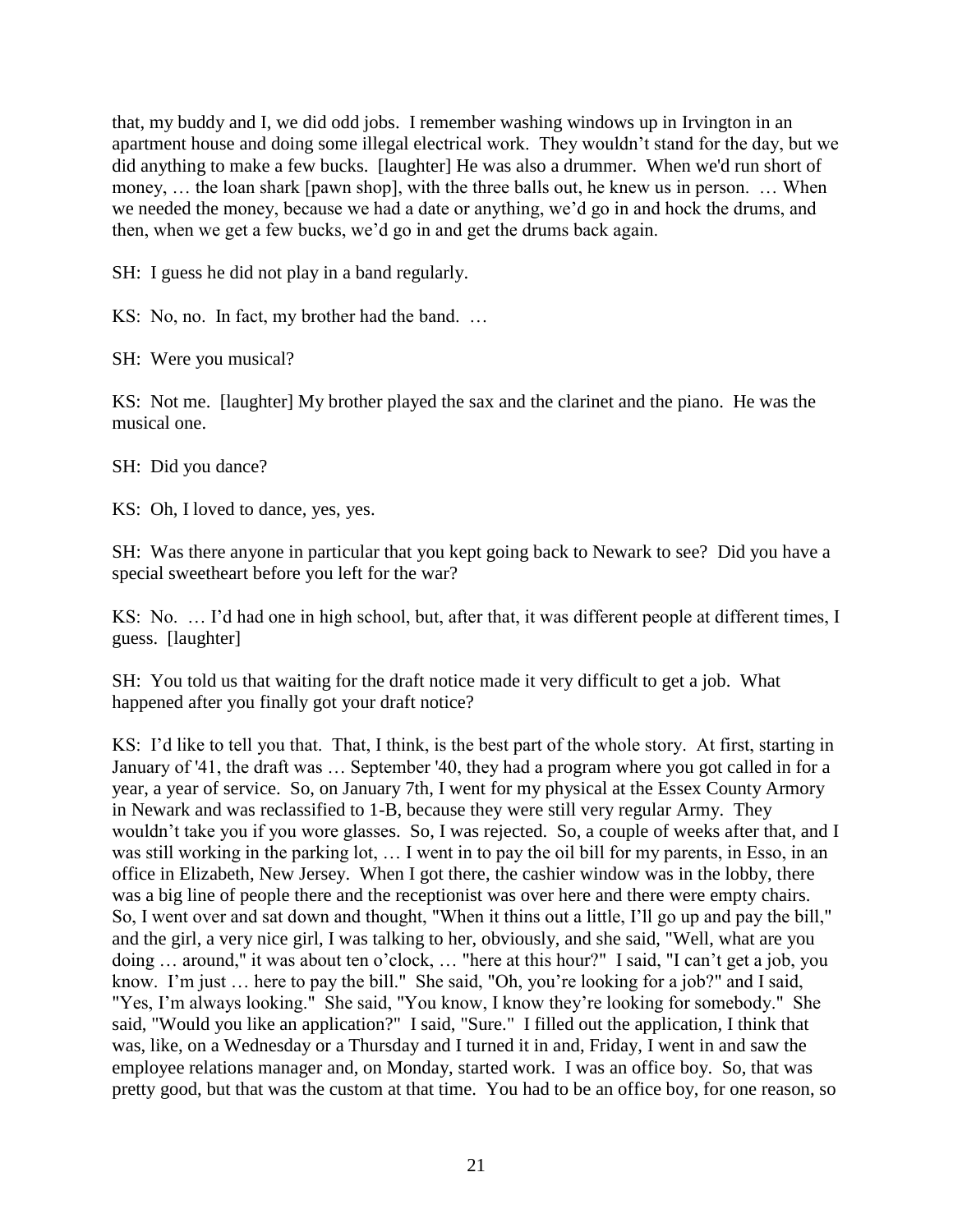[that] you got to know the people and the different managers and, after a few months of that, then, they moved me into the payroll department, you know, but, to get back to the war; [laughter] so, I worked there for just about a little over a year, because I started work there, I think, January 27th or something and, one day, I just got a notice, "Report to the draft board the next day." It was in March, and so, I did. I arrived there and a man [was] sent to inform me I was going in the Army and he handed me the traditional envelope that they gave the person, or persons, I should say, and they gave me a token and I went out and got on the bus. They told me to go down to Newark and get a train and go down to … Fort Dix. I did. What I didn't know is, I should have gone to see somebody in charge of the railroad station and they would have given me a free ticket. … I paid for my ticket to go down there, and then, I got off the train and … found a bus. The bus took and dropped me off at the gate of Fort Dix. I spent about threequarters of an hour walking around, trying to find out where I got inducted, and I walked up to the induction place, when I finally found it, and there was a sergeant standing out there and there was a big, long line of people waiting to go through and get inducted, you know, and I walked up to the sergeant and I said, "Is this the induction station?" He said, "Yes. … Are you here [to be inducted]?" I said, "Yes, I've got the papers here." He said, "Well, where's the rest of your men?" Well, I didn't realize that, normally, they named one man the head of a group and he took them down and you all got inducted. So, I said, "There's nobody." I said, "I'm it," and, when you consider that I came from either the largest or second largest draft board in Newark, which was ... a pretty big city in those days; so, he said, "I'll tell you what you do." He said, "Why don't you just stand here and, when you see people going by, if you see a group you think you want to be in, just step in the line and, if anybody says anything, tell him I said so." So, I said, "Fine." So, I waited and, pretty soon, I heard these guys going by and they were talking about Lake Hopatcong, Sparta. Well, my buddies and I, we'd been going for four or five years to Cranberry Lake, which is near Lake Hopatcong. So, I said, "Well, I know some of that stuff," so, I stepped right in line. It was nice. One guy, his name was Smith, Tommy Smith, he had a band that played in a club up there in Lake Hopatcong. One of the other kids worked for his father and they owned a butcher shop in Sparta and Smith's family also ran the school busses. So, I felt very comfortable and I'd have to say, some of the other groups that were going through were a little on the rough side. [laughter] So, that was it. So, that was on a Wednesday. So, that night, I guess, … no, it was the next night, I finally got to a telephone. I stood in line for about two hours, I got a telephone, called my family and said, "They said you can come down and see us on Saturday morning." So, that was fine, you know. They were going to come down, my mother could still drive and, Friday night, they called us in and said, "You're leaving tomorrow morning." So, then, I went out and stood in line again and, about eleven o'clock at night, I got my family on the phone and said, "Don't come, we won't be here." [laughter] So, that was that and it was unusual for one person to be drafted; how that happened, I don't know. So, that was it. So, then, … we got our food, we got our mess kits, certain things, you know, and got on this train and they didn't tell you where the devil you were going and they had, in the middle of, sort of, the train, they had a freight car. In the freight car, they had the kitchen. They cooked food and you took your mess kit and you walked down and dipped it in hot water, and then, you got your food, and then, you took it back and tried to eat it, if you could, and I opened up my mess kit, which was not until I was on the train, and some guy had had the stupid mess kit in World War I and it was packed in newspapers. ... I mean, it was growing. I mean, it was unbelievable and what could I do with the damned thing, you know? So, I scraped it out the best I could … and I got down to the hot water and I soaked it in there as best I could and I thought, "I have to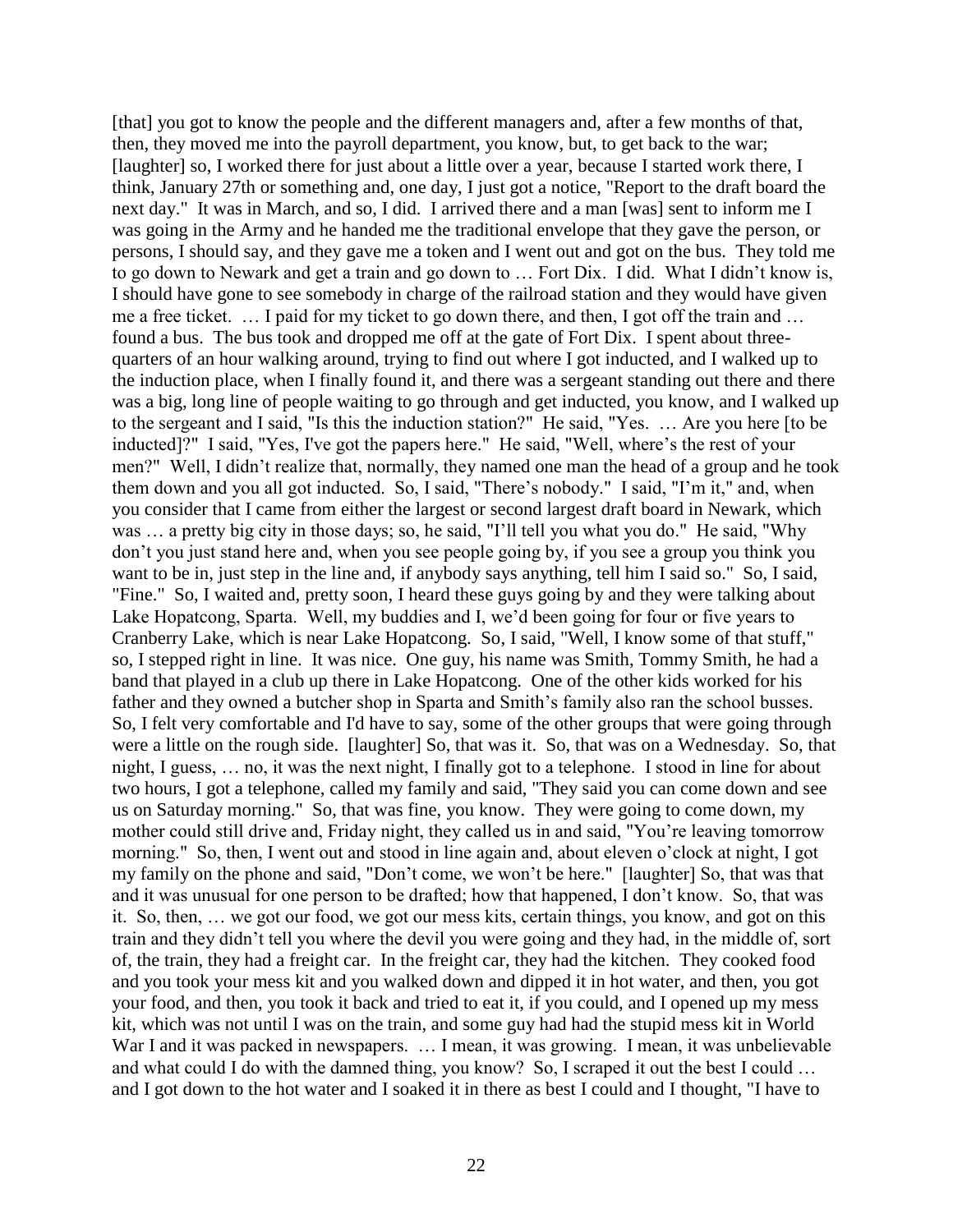eat off it," you know. I had nothing else to do. … Eventually, I got it pretty well cleaned up. I used emery cloth and I used sand, you know. I had it all through the war, eventually, but it had a few little pit marks that were black, you know, and every time they had inspection, they'd tell me to forget it, "Get a new one," you know, and I'd say, "Forget it," because it was solid aluminum and the ones they were giving out then in the war were steel with a plating on it. Well, after you used them a couple of times, the plating wore off, they looked ugly, you know. Mine was better looking. [laughter] So, I kept that, but, anyhow, I thought the way that I went in was most unusual. I don't think too many people went in just that way.

SH: Especially when they asked you where your group was.

KS: Yes. That was it.

SH: Where were you when you heard about the bombing in Pearl Harbor?

KS: Yes, I was in a bar with a very nice young lady named Pauline on Route 10 in New Jersey, up near, probably, … might have been in Whippany, but up in that area. The young lady lived in Mine Hill, New Jersey, yes. I'd met her through Cranberry Lake. [laughter]

SH: Where did you go from Fort Dix?

KS: Well, they took us all the way down to Louisiana. … Oh, I should have explained, the first night in Fort Dix, we slept in little tents. They held, I think, four people and it was sort of out in a field, way down at one end of Fort Dix, and you had a little metal thing, like this, in the middle, a pipe up the middle, and … it was cold on March 11th. You'd throw wood in there and try to keep warm, you know. … Oh, I forgot the best part. Then, the next day, the sergeant, an old Army sergeant, had a roll call, like, six o'clock in the morning, I guess it was, went through the whole 220 names and I said, "You didn't call my name." The guy looks again and looks again. He says, "By any chance, is your name William Kenneth Smith?" … Well, he hadn't called out Kenneth; I never used William [in] all my life. So, I said, "Whoops, that's me." So, after we had breakfast, he … called out a bunch of names, six or seven guys, you know. He said, "Stand here and a truck will come pick you up and take you over to the warehouse to do some work." So, I was one of the names. I stood there and he probably had remembered from the morning. So, we got over to this warehouse. It turned out it was a frozen food warehouse. It was enormous. I don't know how long it was and the truck pulled up and they were delivering sides of beef. … For that year-and-a-half or so, I really didn't weigh a lot, I had worked two jobs. … I never quit the parking lot. I used to work there; I'd have to be there at six o'clock at night and I'd work until it closed, sometimes three o'clock in the morning. The next day, I'd get up and go to work at Exxon, or Esso, rather, and I was down to 126 pounds. I wasn't eating well, because, by the time I left Esso … at night, I think it was five o'clock, I forget, no, quarter of five, they quit then. I didn't have time to eat. I got home, I changed into old work type clothes, then, I went down to the parking lot. The most I was ever eating was a sandwich or whatever I could get out of the local cafeteria, you know, café. So, I wasn't eating; I was way down, you know. So, the other guys all walked in, wrapped their arms around it, lifted them up, brought them in, hooked them up on the thing. I went in, I couldn't even get it off the hook. [laughter] … So, the sergeant says to me, "What's the matter?" I said, "I don't know what's wrong. … I can't lift it," and the guy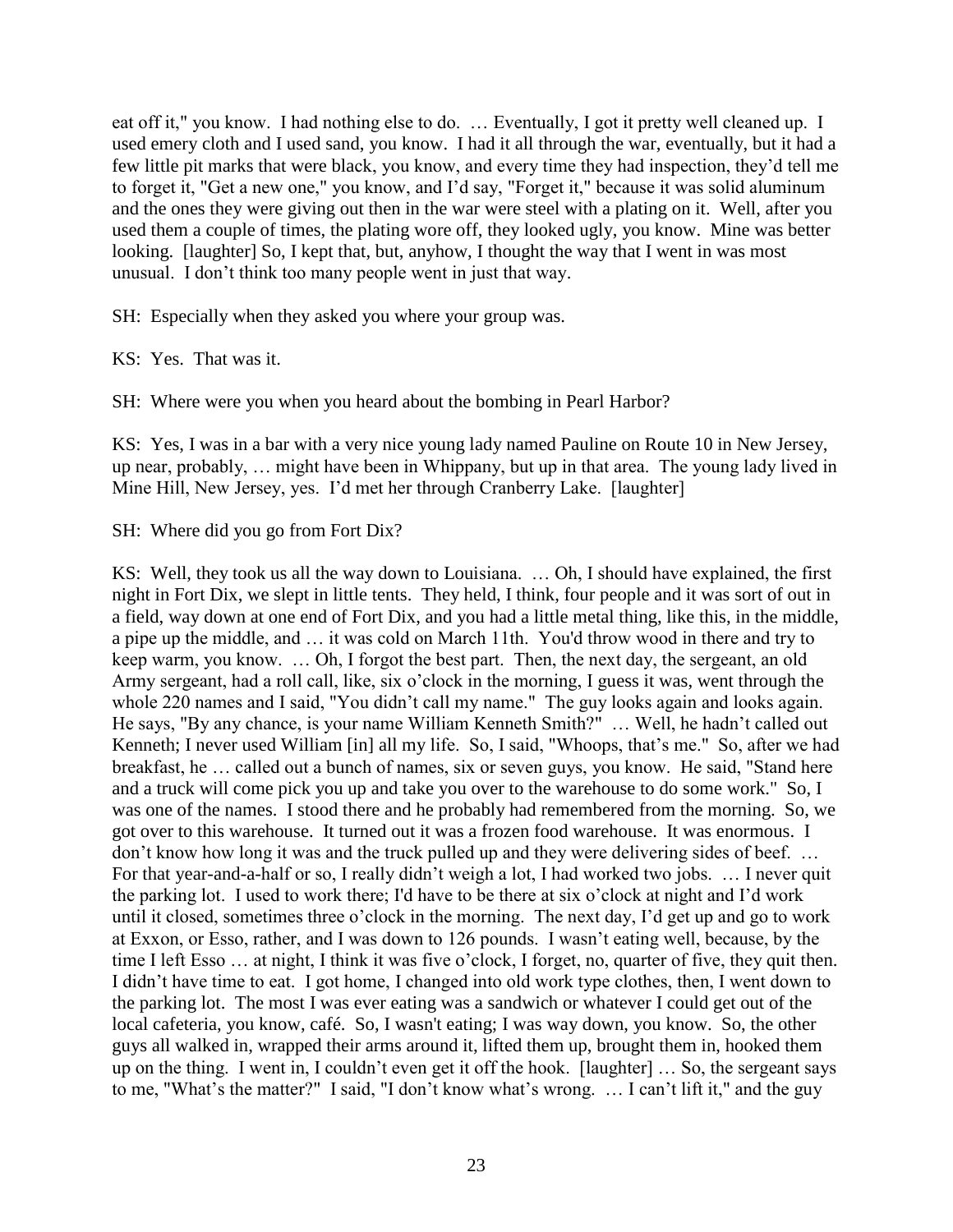says, "Aren't you a butcher?" I said, "No, I'm not a butcher." He says, "Well, all right then, ... but you're here now. I've got to put you to work. You've got to do something." He said, "You can make the coffee." I said, "Fine, I'll make the coffee." [laughter] So, I go in this little office they had and I make the coffee and I come out. He had some milk there, cream, whatever it was, and I came out and I said, "I can't find the sugar." He said, "Go over to that warehouse there and tell the sergeant you want sugar." So, I walked and it was a good walk, like, maybe a couple of hundred feet, to the next warehouse. I went over to the next warehouse and one of the guys says, "Sergeant So-and-So says he wants sugar." Jesus, they brought out this bag, it was a hundred pounds of sugar. [laughter] I staggered back across the field, you know, and I finally got it in there and got this thing in there and, finally, got the sugar, you know, and, later on, after I was a little more in the Army, I kept thinking about that thing and I said, "I'll bet they're without sugar every day of the week and I'll bet there's a little black market going on someplace." [laughter] This little bag of sugar like that would have lasted him for fifty years, but, anyhow, that was my experience with the Army. … To cut it short, we went down to Louisiana. We went to a place called Camp Beauregard; some of these camps, I can't remember the names anymore. We were there a short time, and then, they moved us into Camp Livingston, which was not far away, and we became members of the 28th Infantry Division. We were quarantined for a couple of weeks, so [as] to avoid any epidemics of anything, you know, and then, … you got your injections for whatever it was, including one for typhoid, which we didn't need, yellow fever, yes, we didn't need that, but, anyhow, everybody, … their eyes turned yellow. …

#### SH: What was it like to travel to the South?

KS: Well, it was all right going in on the train and … we didn't get too many passes there. I had one pass, I guess out of Livingston, none out of Beauregard, and I went into, the town was Alexandria, Virginia. It was like a madhouse. … I don't know how many troops were in that area, but you had the troops at Livingston, maybe a hundred thousand, you had little Beauregard, you had a large airfield and there was another camp. It was like bedlam. You went in there; it was silly to go. I was, obviously, an enlisted man. Every time you turned around, you were saluting somebody. It was nuts and the one vivid thing I remember is, you know, women were scarce and I'll tell you, this one guy, I saw him come out of a theater chasing this girl. I don't think that girl was more than thirteen or fourteen. I mean, it was like bedlam, you know, and you knew what he was after, but it was terrible, and then, the fights and they'd be drunk and I remember, one night, you know, you have to get on a truck to get back to camp and the MPs, they just beat a couple of guys up at the club. … They were drunk and they were unruly, but … they really hit them over the head to get them in the truck, you know. So, then, that was about it. I think I made it into one town in the months that I was there and … I was only there for a few months. … When I saw the guy next to me getting a 125, I decided to go to OCS and I got accepted for that. … While I was waiting for that, then, they picked some of us out and … we went to an intelligence school. Well, that was a highly dramatized name, but it was interesting. … You have to learn airplane identification. You learned how to blow up tree stumps, but really so you could blow up telephone poles. We had all sorts of training, like, crossing rivers. One time, we had to swim across and hold our rifles up over our head, your boots around your neck, and, the next time, … the same day, we have to go over again, you took your half of your pup tent and you cut down branches, about the width of your thumb, and you created these branches in, like, a square. You wrapped your tent around in it. Then, you put your clothing, your gun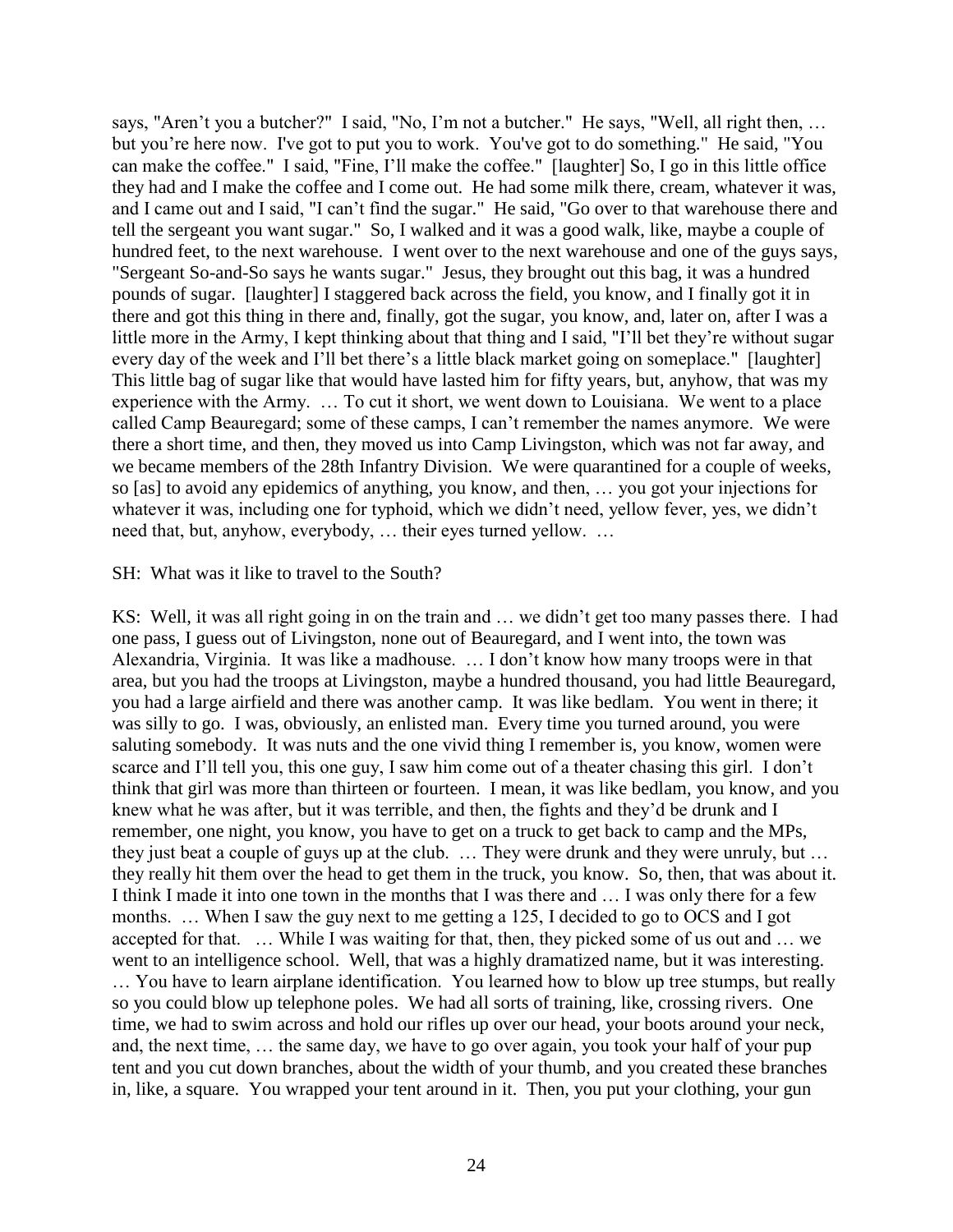and so forth in there, and then, you had to push that across the river, and then, they had another one where they had ropes. You had to try and swing across. Another one, you had to pull yourself. The final one, they had engineering combat boats, metal boats, that … you all paddled, but that was pretty interesting. … I learned a lot of things I'd never use again. The instructor was a fellow from Maine, about six-foot-six, and he taught us how to walk through the woods. If it was twigs, you put your heel down and you pushed down gently, so [that] you wouldn't snap a twig. If it was leaves, you did it the other way, you put your foot down this way, and you were supposed to creep up on him and attack him like he was a sentry and kill him, you know. … He picked me up and threw me … about from here to the window before I ever had a chance, [laughter] but, I'll tell you, it was good, because you were tough by the time you got done. We had to do twelve miles with your pack and rifle, with a five-minute break. You had to do it in two hours and twenty minutes … and, I'll tell you, that's a pretty good pace, when you're on uneven ground.

## SH: Which camp was this?

KS: Livingston, and they did a lot of other things that were related, … but what they were really training you for, I mean, it was nice they called it intelligence, you were being trained to be a forward observer. That's what it was, or, in the case of an advance, you would be the point man, you know. So, I was sort of glad to get out of there, eventually. … I think I told you the story about the first sergeant calling me up and telling me that I was going to be shipped to Fort Worth the next morning and that I was going to go to a machine record school. When I asked what it was, he informed me I was going to learn how to repair trucks and I said I really wasn't interested, but he said, "Well, you're going over on a Pullman train and you're going to … be on quarters-and-rations." He said, "That's a good deal, take my word for it. You go ahead and do it and they'll find you when they need you for OCS." So, I went and we got over there and, instead, they led us to an office building and, in this office building, there were a number of people working, a lot of women, a lot of girls working there, and they had all this IBM equipment. I don't know if you're familiar with that type of thing or not, but the sorter was a long machine, like this, and there were all slots in it, and the card, the (AD?) card that you had, with the person's information on it, was punched with little tiny holes and it sorted through this machine and you could sort it by alphabetically or serial number, or whatever, company, and then, you could collate them, merge them together or you could reproduce them, if you have to ship the cards to Washington or some place, and it ended up, what I did for most of the war, I handled strength reports. ... Usually, the other fellows would work during the day, ... except for me, we one or two at night, because I'd go to work about four o'clock in the afternoon and I would call, I don't know how many camps, in the Texas-Oklahoma-New Mexico area, I think one in Louisiana, and I would get the information. I would find out how many officers were there, what the strength was, different units and all the units in the area, and then, … when I got the cards back, … they had a machine called the tabulator, it did the printing, I'd run off the report on the tabulator and, when I got it done, well, especially when we were in Texas, I had the use of a car …

| ж.                      | <b></b> |
|-------------------------|---------|
| $\overline{\mathbf{v}}$ | W       |
|                         |         |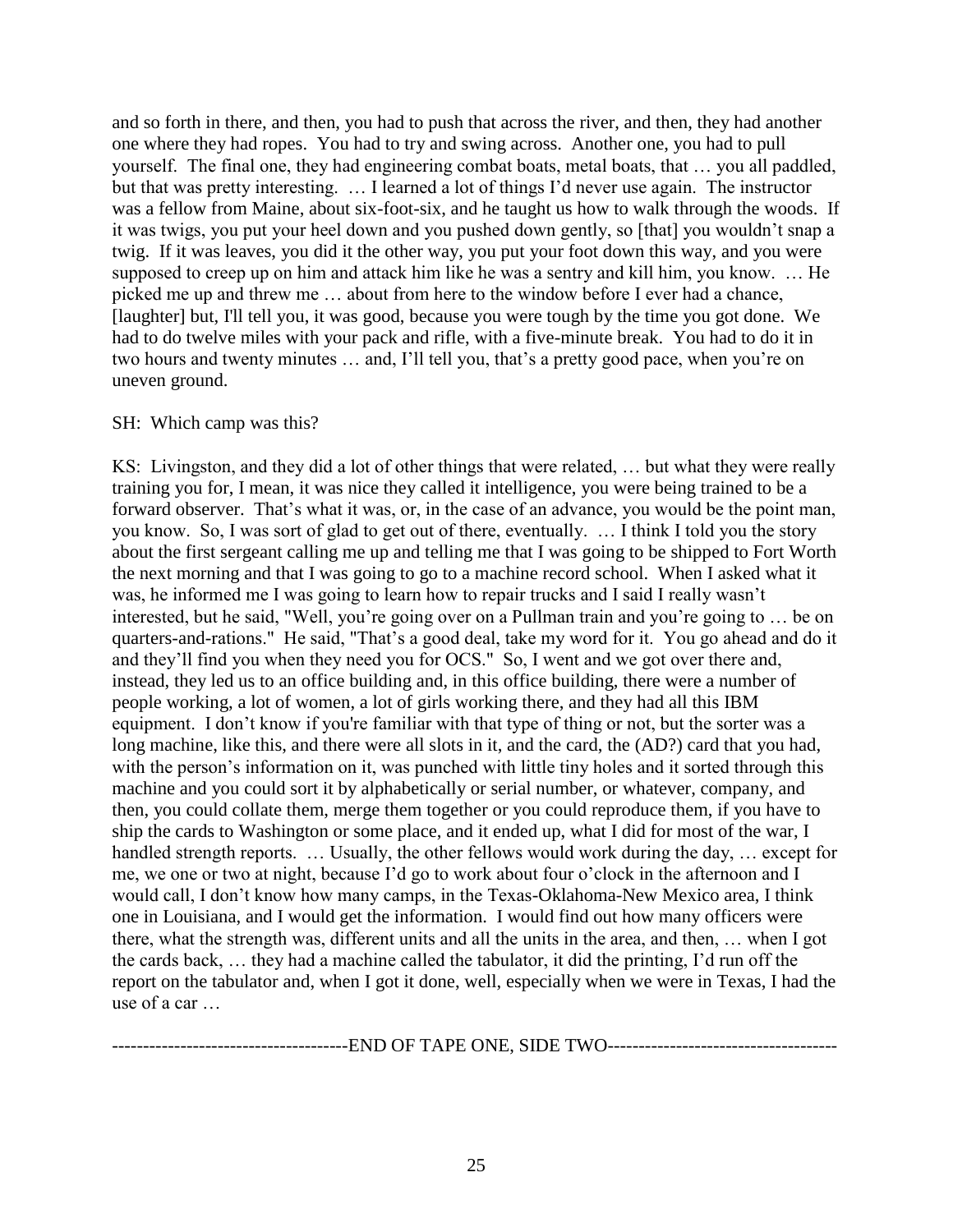MO: This continues an interview on April 25, 2000, on the New Brunswick Campus of Rutgers University with Mr. William Kenneth Smith and …

SH: Sandra Stewart Holyoak

MO: … and Michael Ojeda. Please, continue.

KS: Oh, I had to take the report … into the post office and, … normally, … if I was a little late, they'd stay open, and then, it would get shipped to Washington and the reports, … depending on where you were, I guess, they were either classified secret, confidential, I guess secret; anyhow, there were three categories and … all of us in that unit, we were told, you know, in the event you were ever captured, you're not supposed to disclose, because you knew the name and the quantities of every unit that was in the corps or in the command. So, that's essentially what I did for the [war]. I, essentially, called all over the place and did that. …

SH: Was there tight security there?

KS: … It was probably secure, because we were normally located with the corps headquarters and, usually, with the corps headquarters, there was an MP detachment attached to it. For example, when we were in Brownwood, Texas, … right now, though, I can't think of the name of the camp, but, below us, there was a very large military camp. There was a hill, like, sort of across the street there, that was called (Kruger?) Hill. We were on Kruger Hill and the only people there were the corps headquarters, officers and relatively few enlisted men, and the military unit and ourselves. We were, generally, not well thought of by the military, for one, and others. We were exempt; in all the time I was in the Army, I only had any sort of duty, like, I cleaned the toilets once. The other times I pulled duty, I volunteered to do something, like when we were going from Okinawa to Korea, I volunteered to do something on the boat, you know, I forget what it was. … No, I would say we were quite secure. …

SH: OCS never caught up with you.

KS: Oh, yes, … when I was in Fort Worth, first, they sent us to school; oh, that's the part of the story I forgot to tell you. When we got to school in Fort Worth, the first school you went to was a coding school. They had this book of codes of every occupation you could think of, including things that I had never thought of. I mean, I was aware of what a stripper was in a burlesque, I knew what a bumper was in burlesque, but there were two or three other categories that I'd never heard of, but they had everything there for women and for men and you had to learn that. You had to be able to find the code, anyhow, and then, ... I think that class was three weeks. Then, they brought in a girl instructor from IBM and … these IBM machines, especially the tabulator, were controlled, because it wasn't digital, they had a great big board, like this, and you could wire all different combinations in there to move the information different places, or gather up different information on the tabulator, and she taught us that. So, I was in there and I think there were, maybe, twenty people in the class, maybe twenty-five, and I thought, "I'm a dope. … I'm really having trouble understanding this whole system here," you know. So, it turned out, most of the people that we had in our unit, or units like those, and we were the third one organized, were from metropolitan areas only, where they had IBM equipment. They were either from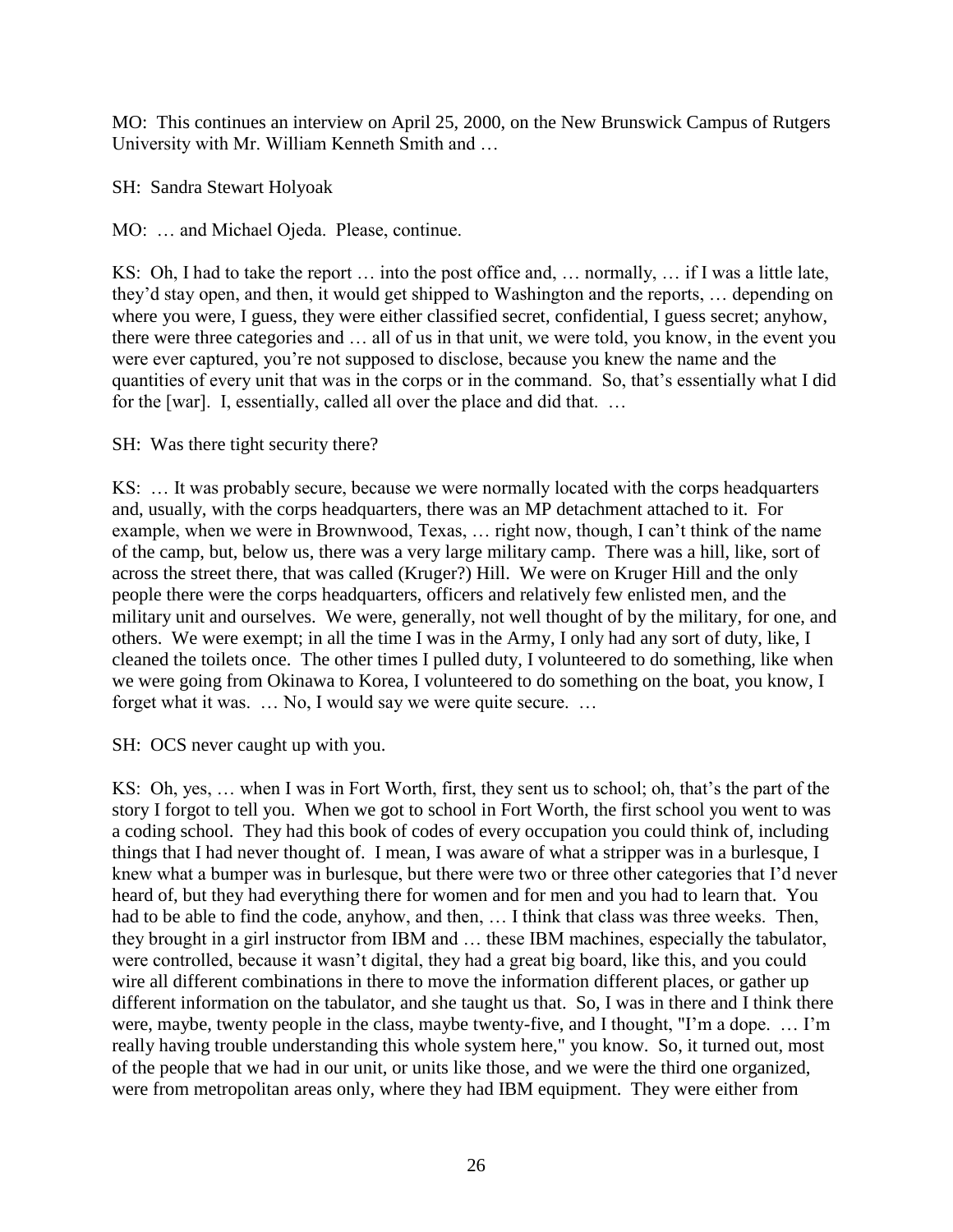Chicago, they were from New York, they were from Atlanta, like that, you know, and so, finally, after getting in the coding business and that and starting to think about it, when I realized other people had already been in this business in civilian life. [laughter] When I started working in the payroll department at Exxon, I had control of the … truck drivers, the mechanics, the heating oil mechanics and some other payroll. Well, all I ever saw was this tabulated run [that] would come upstairs to me from the first floor and I'd work out whatever I had to do to check out paying overtime or whatever it was involved. … In all the time I worked for that company, I never saw an IBM machine. Well, when they coded me from where I worked and what I did, and they knew Esso had IBM equipment, … that automatically made me an expert, [laughter] but I'd never seen one. So, anyhow, that was … how I ended up going into that sort of work, you know. …

#### SH: Were you turned down for OCS?

KS: Yes. The message, the telegram, came in one day and I got the telegram in the office there in Fort Worth and I read it and I thought, "This is ridiculous, at this point." Originally, when we got into Fort Worth, six of us found rooms in a rooming house, which originally had been four apartments, but the woman who owned it had turned … all of them into a rooming house. … I think there were thirty-six women living there and we six soldiers and … almost all the women worked at Consolidated Aircraft, building bombers, you know, and the fellow I roomed with, Ed, had graduated from Marquette and we'd been trying to get out of there. So, one day, we were over … [at] the Worthington Hotel in Fort Worth, one of the oldest, but a beautiful hotel and we kept trying to get in, to see if we could get a room there, you know. … This one day, we went in and we went up to the clerk, you know, and said, "Well, you know, what's the possibilities? We'd like to move in here." Well, there was this elderly woman standing there and she had diamonds that were rather large, she was well dressed and she just sort of stood there and listened, you know, and the clerk says, "No, I'm sorry, we don't have a thing. There's just no possibility you'll get in here," and she turned around and said, "I think you can find them a room." So, we said, "Whoops, … well, you know, we're on quarters-and-rations, you know. What's it going to cost?" and she gave him a look and he says, "Thirty-six dollars a month." Well, for two, that's eighteen dollars each. So, we had a beautiful room on the mezzanine. You went upstairs, it was off the mezzanine, you know. It was fantastic and the best part of the deal was, very frequently, on Sundays, not every, but almost every Sunday, we'd get an invitation from the manager to have dinner. Well, we couldn't afford to eat dinner there. [laughter] ... Well, it turned out, I forget her name, I can't place her name, but she owned the *Fort Worth Star*-*Telegram*, … one of the biggest papers in the Southwest. She had this tremendous ranch on the outside of town. She owned the hotel. She owned a few other things, you know. [laughter]

SH: What a nice benefactor.

KS: Oh, it was unbelievable, I'll tell you. So, it was … very interesting.

SH: How long were you then in Fort Worth?

KS: We were in Fort Worth from June until January of '43, … yes, because I went in the Army March of '42, yes. Then, we moved up to Sherman, Texas, and we moved into the CCC camp up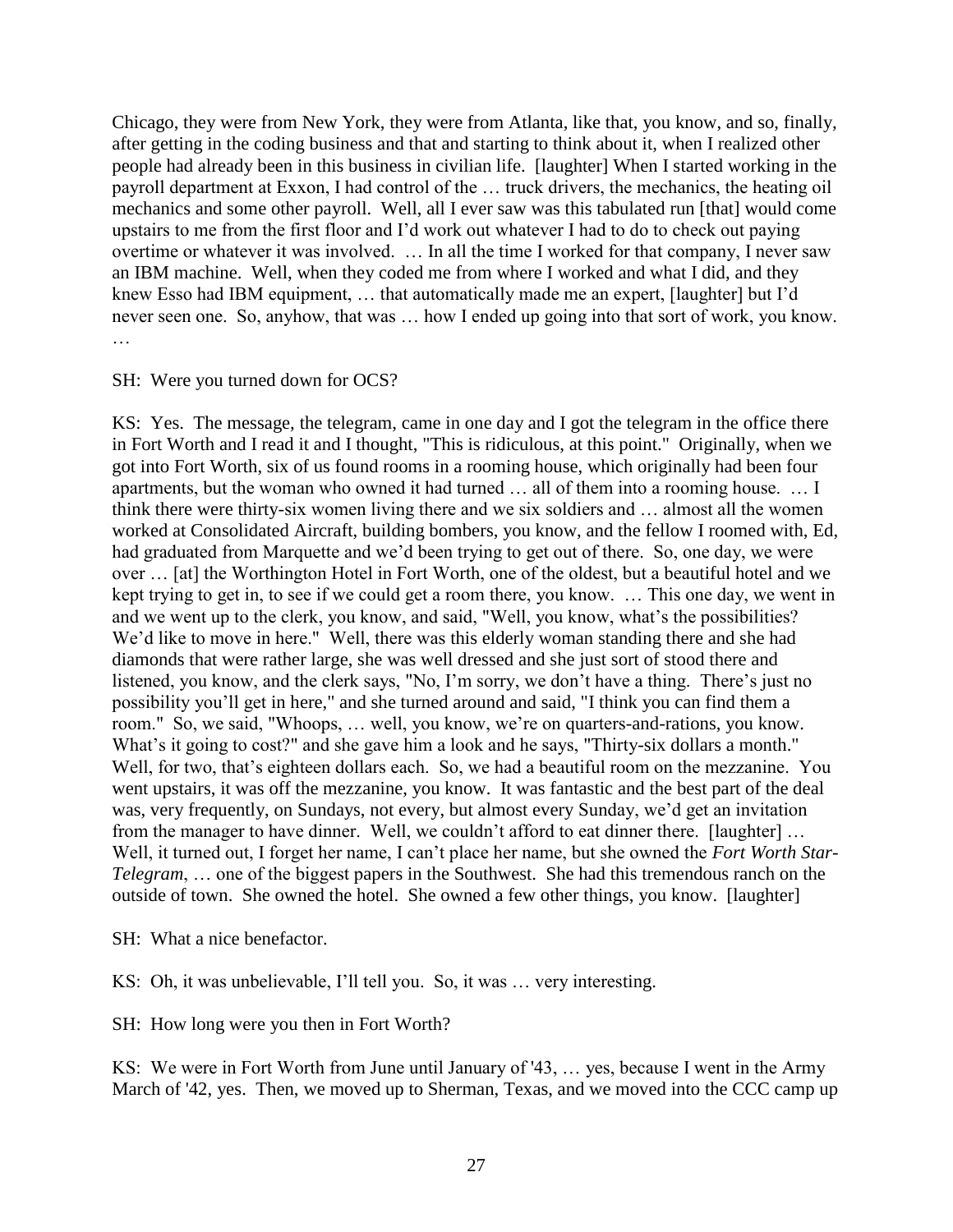there and we were there for almost about the same length of time, I guess, and then, from there, … we moved to Paris, Texas, and I cannot think of the name of the camp, but it was nice, and then, we moved to Brownwood, Texas, and Camp Maxie, I think that was there. … What happened was, ... why it was difficult for me to tell you, we were supposedly so good at what we were doing, like, when they were bringing in, organizing new troops, whatever they were, infantry or, later on, tank destroyers and stuff like that, at Camp Hood, … we kept thinking we were going to get shipped overseas and we never did. We'd get left and they'd move the outfit away, like, at first, we were with the X Corps. Then, we were with the 23rd Division, I forget, the 24th Division for a while. I can't remember them all. We transferred so much, it was very difficult to say. … Eventually, when we went overseas, … as it turned out, we were with the Tenth Army. Tenth Army, in Hawaii, was organized in Hawaii from the ground up, only for the purpose of invading Okinawa and it was the first time in the war where General Krueger, I think his name was, was the sole commander of the uniform attack force. So, he was in charge of the Marines, Navy, things like that. So, that was it. So, it ... wasn't a terrible time.

MO: Did you have any interaction with the officers in your unit?

KS: Oh, very close, yes. … Initially, at that point, we only had two officers, one was a captain and one was a lieutenant and I think they're in the picture here. Yes, there they are. This was the commanding officer, [Peter] Ficarratto, and this was [James] Walburn; he was from Oklahoma. This guy was from Chicago and he was very close, because they had no friends, either. We were sort of isolated, you know, and, … later on, before we went overseas, they increased it to where we had forty-three men and they brought in another officer, a supply officer, Lieutenant Mitchell. …

SH: Was this unit in the photograph part of the Pennsylvania National Guard?

KS: No. … This was very clever, the way they organized these things. … Almost everybody came from a different type of unit, so, we had almost everything there. Paul Staryak had come from, … like, a military hospital, that wasn't what it was, but he was well qualified in first aid and that type of thing. One of the other fellows and myself, we came from the 28th Infantry Division, some came from an ordnance company. We had a mechanic and an assistant mechanic; they came from a trucking company. … They mixed a lot. Then, we had one guy, well, our mailman, he had formerly been a mailman up in Niagara, New York, I think it was, and he was the guy that took care of all of our mailing problems, you know, but it was a composite. It was a very composite group.

SH: Can you describe what it was like to be in a machine records unit? What kind of equipment did you have and so on?

KS: Well, machine records unit, … basically, it was a mobile unit. We were the third organized in the country and each of the three semi-tractor trailers that we had were equipped with IBM equipment. Normally, they'd had two sorters, a collator, a reproducer, a tabulator and, in one case, I think a keypunch, and then, we had another van that was strictly our supplies. It carried all the IBM equipment cards, which you needed quite a bit of, and then, we had two trucks, two four-by-fours, I think they were called. We had a weapon's carrier. Originally, we had a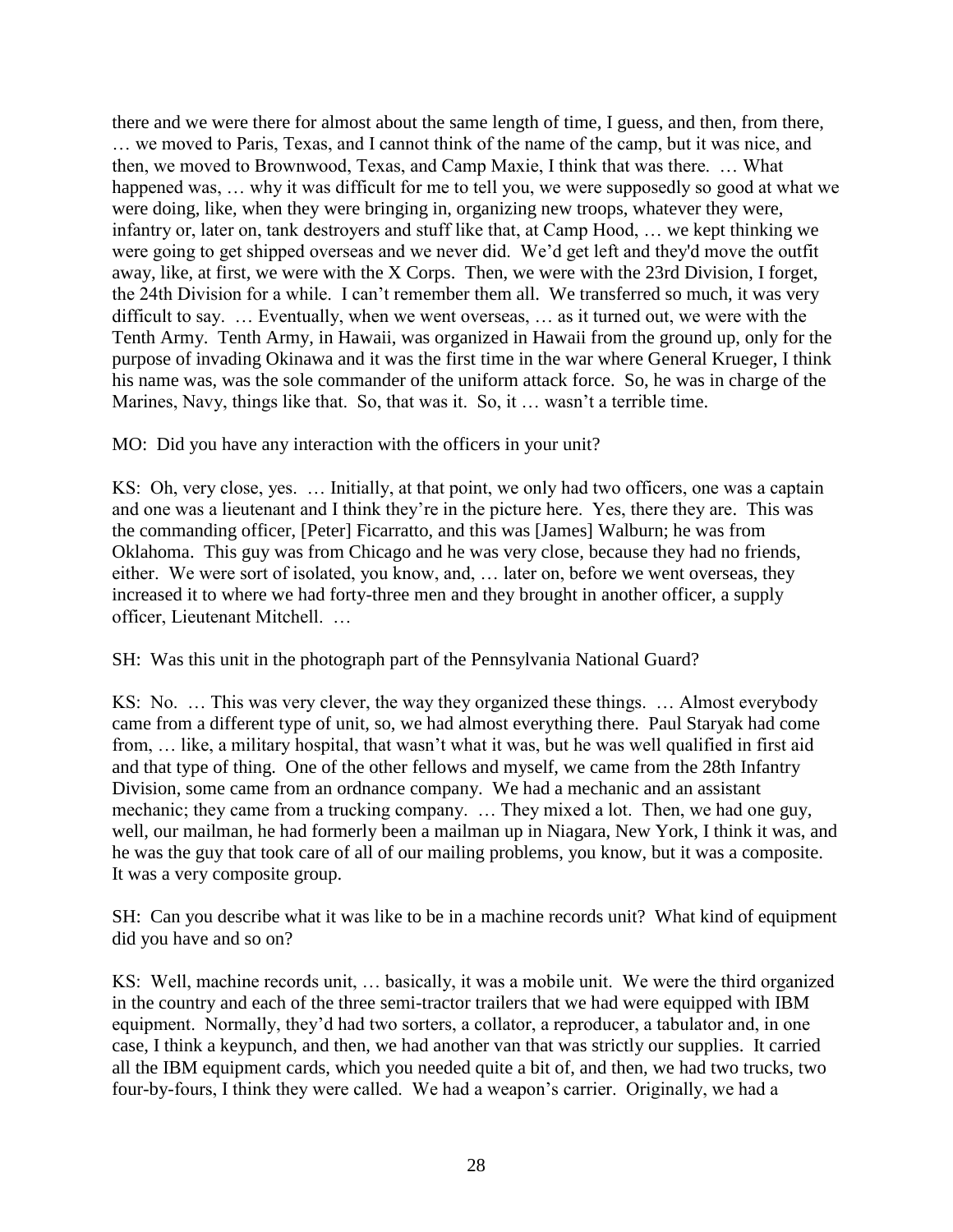command car, which, later, they replaced with a jeep. Because of the limited number of people that we had in the unit, a lot of people did dual duty. I was also a semi-truck driver and I guess that was about it. Yes, I was a semi-truck driver when we moved, you know, and that was about it.

SH: How did you get your power? You said that you were a self-contained unit.

KS: Oh, I'm sorry. We had two large electric generators. They told us that one, theoretically, could have probably provided electricity for a small town, maybe eight thousand, ten thousand people, and we ran them alternately. So, one was always running and the other one became the back up or our truck mechanic could also repair them and they ran off gasoline and we had heaters in the trailers that normally ran on gasoline, sort of like warm air type systems, you know. They were pretty self-sufficient. We had a funny experience in Japan; that jumps ahead a bit.

SH: Go ahead.

KS: I only said it because of the heaters. Another fellow and I were working … and I was waiting to get discharged to go home. We were working in the trailer one day and we had Japanese people that worked for us, men. So, they sent a guy up to add gasoline, so [that] we can have heat, and he poured it down the vent pipe, blew us right out. It's a good thing the doors were open. It blew us right out of the thing, onto the ground. [laughter] … He didn't know any better, you know. …

SH: While in Texas, what did you hear about what was going on in, say, Normandy or Italy? How isolated were you? How much did you know?

KS: … I only knew what we read in the newspaper or heard on a radio. Yes, we had no way of knowing.

MO: Did you have any preconceived notions on whether you would rather go to the Pacific or Europe?

KS: Oh, yes, I'd love to have gone to Europe, because I had all my relatives in Scotland and England, and, in fact, there was a point in the war where, if I'd gone to South Africa, Australia or New Zealand or England, I could have met a relative. I had a cousin whose husband was a representative of the Bank of England and they were in Manchuria and, when the threats of war came, they started to get out and she did. She made it down to Singapore, but, for some reason, he got sent back. … He was interned for the war. She got out and ended up living with some other relative in New Zealand for the duration of the war. She made it down there. …

SH: In these camps in Texas, were there troops that had come back from the war? Did you have any interaction with combat veterans?

KS: No, the only thing I ever saw, … I think that was in Louisiana, they had captured German troops in Africa and they brought them back and I'll tell you, … I mean, they were scary. They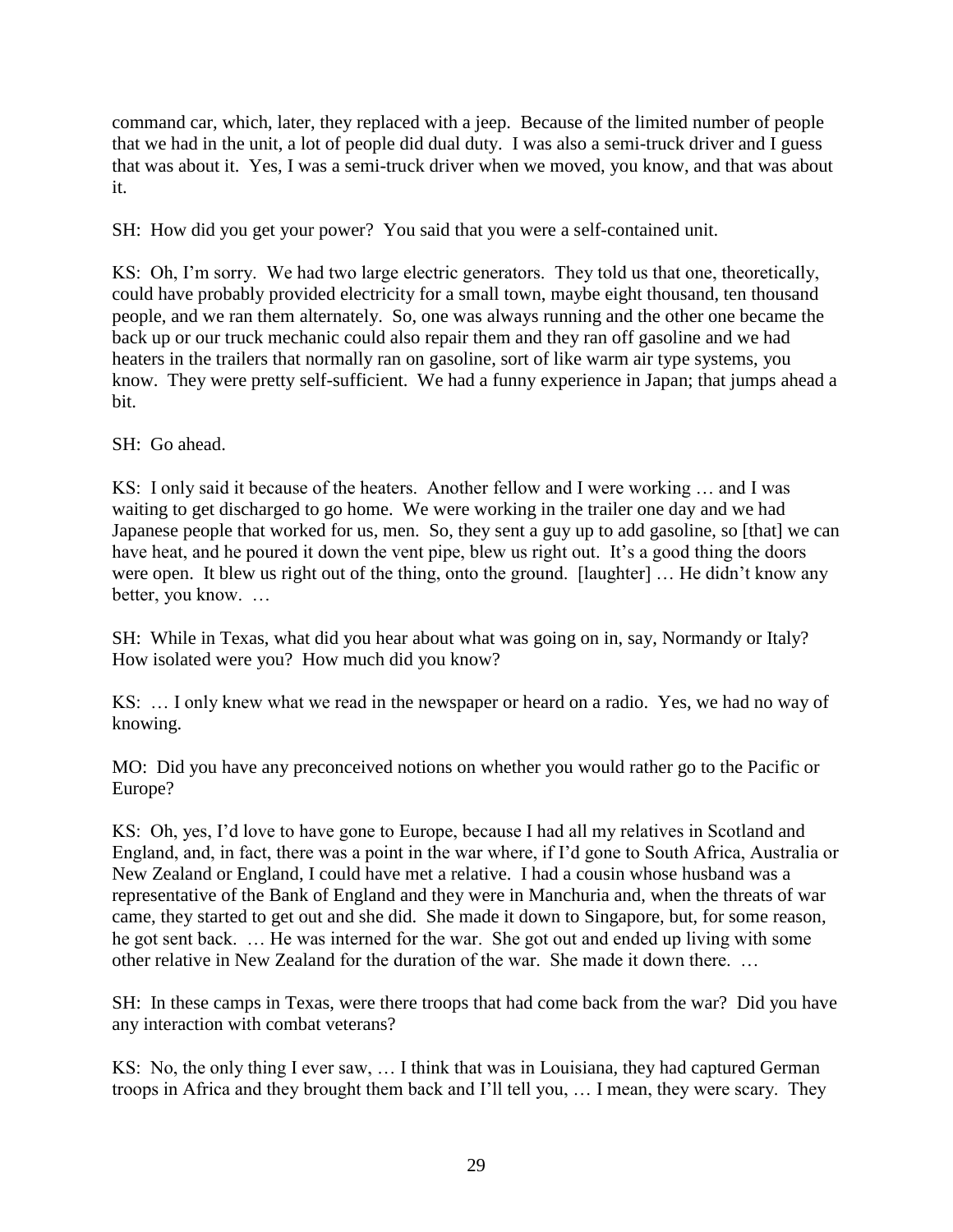were all very well built men, physically well built, good-looking guys, and they still had the spirit of a Nazi. They'd march through camp, when they marched them through, and they'd be singing these songs and, I mean, … they looked like a threat, I'm not kidding, but, no, that was about the only interaction I had, was with those. No, there was no real need, I think, in our part of the country, [where] we were to bring troops there. I think if they brought troops in from Europe, for example, they'd keep them pretty well on the East Coast and along that area there, you know.

SH: When were you sent to Hawaii?

KS: Close to the end of the war. Now, let me think; now, you're getting me confused. [laughter] It must have been '44, I guess. I think it was probably late in '44. It was interesting, because … they sent us to Fort McPherson, no connection to my relatives, [laughter] Fort McPherson, Georgia, which was a relief. It was the first major fort we'd been in. I mean, it was beautiful, compared to some of the camps, [laughter] and we did our basic training there for overseas training, had another unusual experience there.

SH: Please, tell us.

KS: Well, you have to qualify with your weapon before you went overseas. At that time, then, we were shifted from an M-1 to a carbine and, normally, they would have taken us to a camp in, I think it was Athens, Georgia, I think it was. Because we were so small, they didn't. They took us to the Atlanta Penitentiary and we qualified on the rifle range at the Atlanta Penitentiary and, you know, the guy'd come on and search the bus, when we pulled up to the place, you know, and everybody passed the firing exam. [laughter] ... You know, when you missed the target, they raised what they called Maggie's drawers, … if you missed, you know. Well, our own men were down there doing the marking; you know, they put little red markers up where you hit. Everybody qualified. Nobody failed, [laughter] but … the chance of us ever seeing combat was nil.

## [TAPE PAUSED]

MO: This will conclude the first part of an interview with William Kenneth Smith. The rest of the interview will be scheduled for a later date with …

SH: Sandra Stewart Holyoak …

MO: … and Michael Ojeda.

SH: Thank you very much.

KS: Okay.

-------------------------------------------END OF INTERVIEW---------------------------------------------

Reviewed by Shaun Illingworth 7/16/04